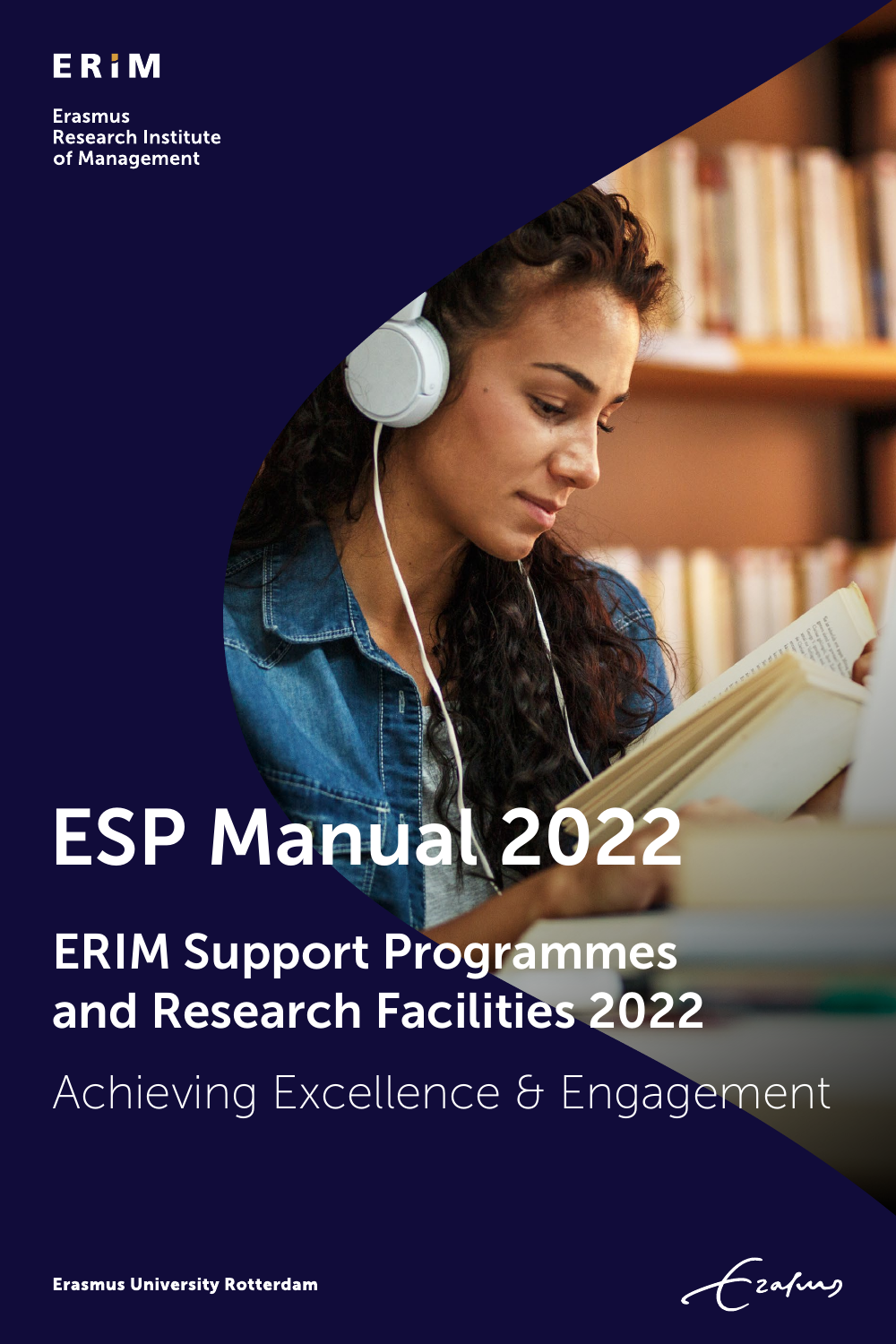# ERIM Support Programmes and Research Facilities 2022

ESP Manual

Erasmus Research Institute of Management (ERIM) Erasmus University Rotterdam Internet: [www.erim.eur.nl](http://www.erim.eur.nl) ERIM © 2022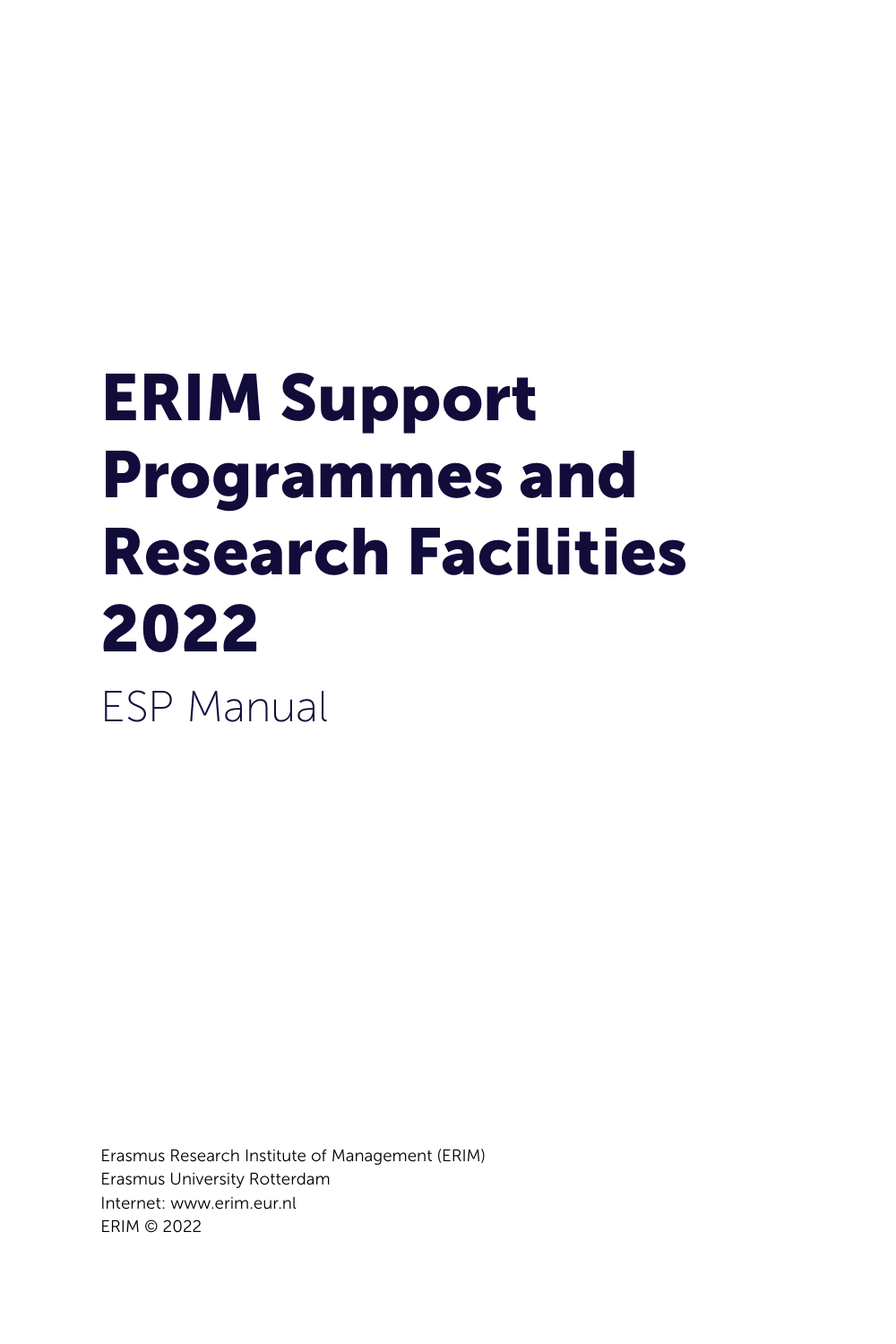### **Contents**

#### ERIM support programmes and research facilities for ERIM affiliates

| Introduction<br>4                         |                                            |    |  |  |
|-------------------------------------------|--------------------------------------------|----|--|--|
| 5<br><b>General Application procedure</b> |                                            |    |  |  |
| ESP <sub>1</sub>                          | Organisation of Seminar Series             | 7  |  |  |
| ESP <sub>2</sub>                          | Organisation of Workshops and Conferences  | 10 |  |  |
| ESP <sub>3</sub>                          | Research Visits (Outward / Inward)         | 11 |  |  |
| ESP <sub>4</sub>                          | <b>Purchasing Databases</b>                | 13 |  |  |
| ESP 5                                     | Purchasing Microdata                       | 14 |  |  |
| ESP <sub>6</sub>                          | Purchasing Materials, Equipment & Software | 15 |  |  |
| ESP <sub>7</sub>                          | Data Collection in the Field               | 16 |  |  |
| ESP <sub>8</sub>                          | Data Collection in Lab Experiments (EBL)   | 17 |  |  |
| ESP <sub>9</sub>                          | Personal Research Assistants (PRA)         | 19 |  |  |
| <b>ESP 10</b>                             | Editing of Scientific Texts                | 20 |  |  |
| <b>ESP 11</b>                             | Submission Fees for Journals               | 21 |  |  |
| <b>ESP 12</b>                             | <b>Editorial Leadership</b>                | 22 |  |  |
| <b>ESP 13A</b>                            | Full-time PhD Candidates                   | 23 |  |  |
| <b>ESP 13B</b>                            | Part-time PhD Candidates                   | 27 |  |  |
| <b>ESP 14A</b>                            | Full-time PhD Series                       | 29 |  |  |
| <b>ESP 14B</b>                            | Part-time PhD Series                       | 31 |  |  |
| <b>ESP 15A</b>                            | <b>ERIM Inaugural Address Series</b>       | 33 |  |  |
| <b>ESP 15B</b>                            | <b>ERIM Farewell Address</b>               | 35 |  |  |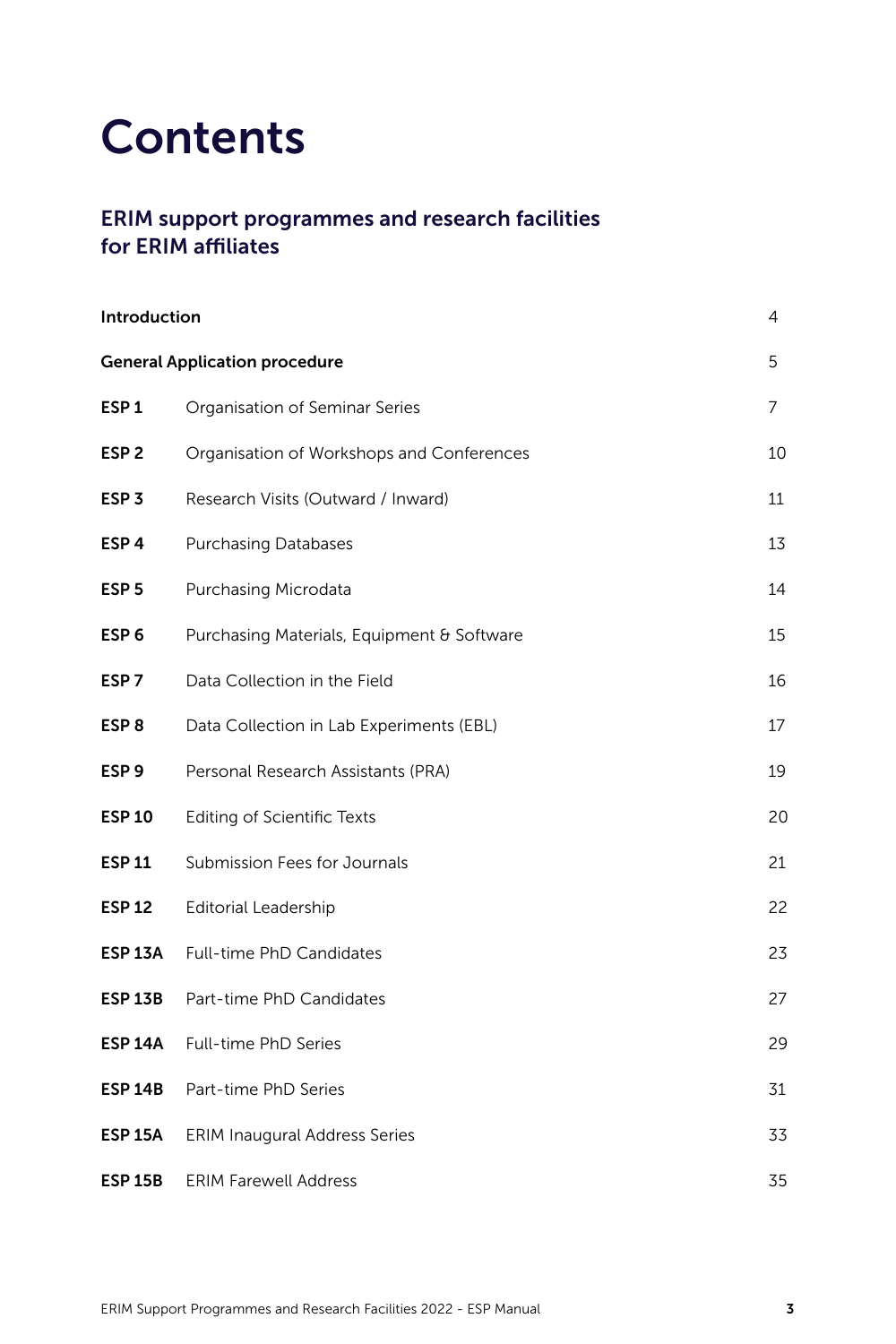## <span id="page-3-0"></span>Introduction

This manual describes the ERIM Support Programmes (ESPs), which offer in kind or financial support to ERIM affiliates to further their (team) research and personal development ambitions. ERIM affiliates include ERIM Fellows, ERIM (Associate) Members, ERIM Beneficiaries,<sup>1</sup> and ERIM PhD Candidates (full-time and part-time).

All requests for support should be submitted to the ERIM office, prior to commencing the research activity for which support is requested, to the following address:

Contact person: ERIM Office Manager

E-mail [ESP@erim.eur.nl](mailto:ESP%40erim.eur.nl?subject=) Office Mandeville building, T6-08 Phone +31 (0)10 408 1182

Dear faculty member or PhD student,

Based on your affiliation with ERIM, you are eligible to apply for certain ESPs. Please check the table to below carefully to see which ESP you are entitled to.

ESPs typically have a financial cap, and some require financial matching from the applicant's department. However, due to their flexibility and scope, the ESPs help our affiliates develop, corroborate, and disseminate their finest ideas throughout all stages of the research cycle. By supporting some 1,000 ESP requests per annum, ERIM is an important driver of the success of EUR's impressive cluster of management researchers.

We genuinely hope that the ERIM Support Programmes will also help you develop the quality and impact of your own research ideas. The entire ERIM team looks forward to watching them develop!

#### Prof.dr. P.P.M.A.R. Heugens Scientific Director

<sup>1</sup> ERIM Beneficiaries is the term used to denote ESE research faculty and PhD students whose primary research interests are not in the area of management research.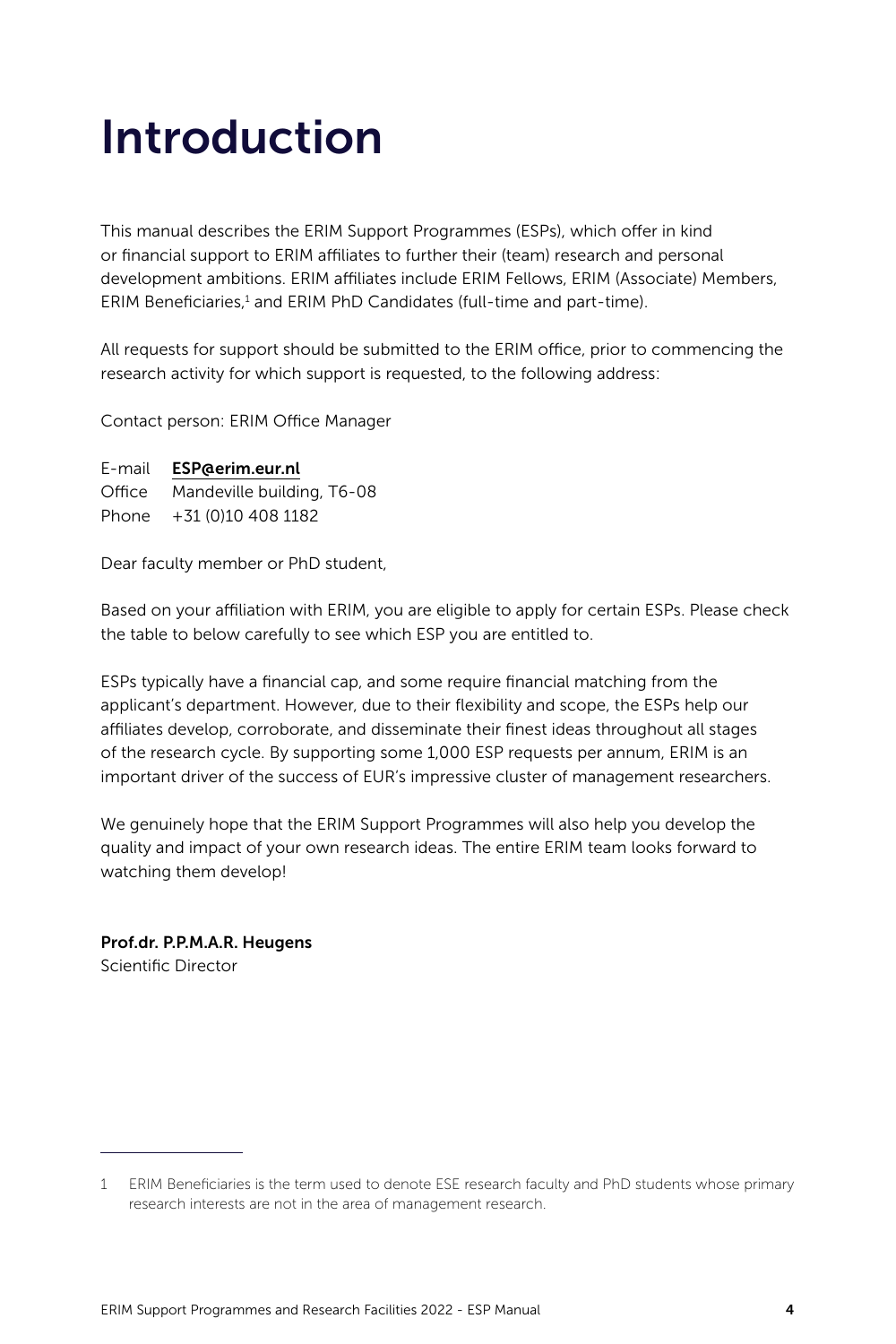# <span id="page-4-0"></span>General Application Procedure

The ESP request process has been automated, and as of January 2022 all requests must be submitted via digital forms which can be found on the **[ERIM Website](https://www.erim.eur.nl/)**. For each ESP category a dedicated form has been created. Automating the process contributes to a faster and more transparent ESP request cycle, while lowering the administrative burden on research and support staff. Here is how to apply:

- 1. Go to [www.erim.eur.nl](http://www.erim.eur.nl) and log in to MyERIM with your ERNA credentials.
- 2. Select in the tab "Research Support" the header "[ERIM Support Programmes](https://www.erim.eur.nl/myerim/research-support/erim-support-programmes/)".
- 3. Select the correct ESP category.
- 4. Fill out the form. It will be sent automatically to the ERIM Office.
- 5. The applicant must provide the correct departmental WBS number, and if applicable, the WBS numbers of the other paying parties, in the webform. This way ERIM can arrange the full purchase.
- 6. A confirmation or rejection letter will be sent to the applicant and the department's secretariat.

Please check the eligibility table on [page 6](#page-5-0) in advance.

ERIM aims to process all ESP requests within 10 working days.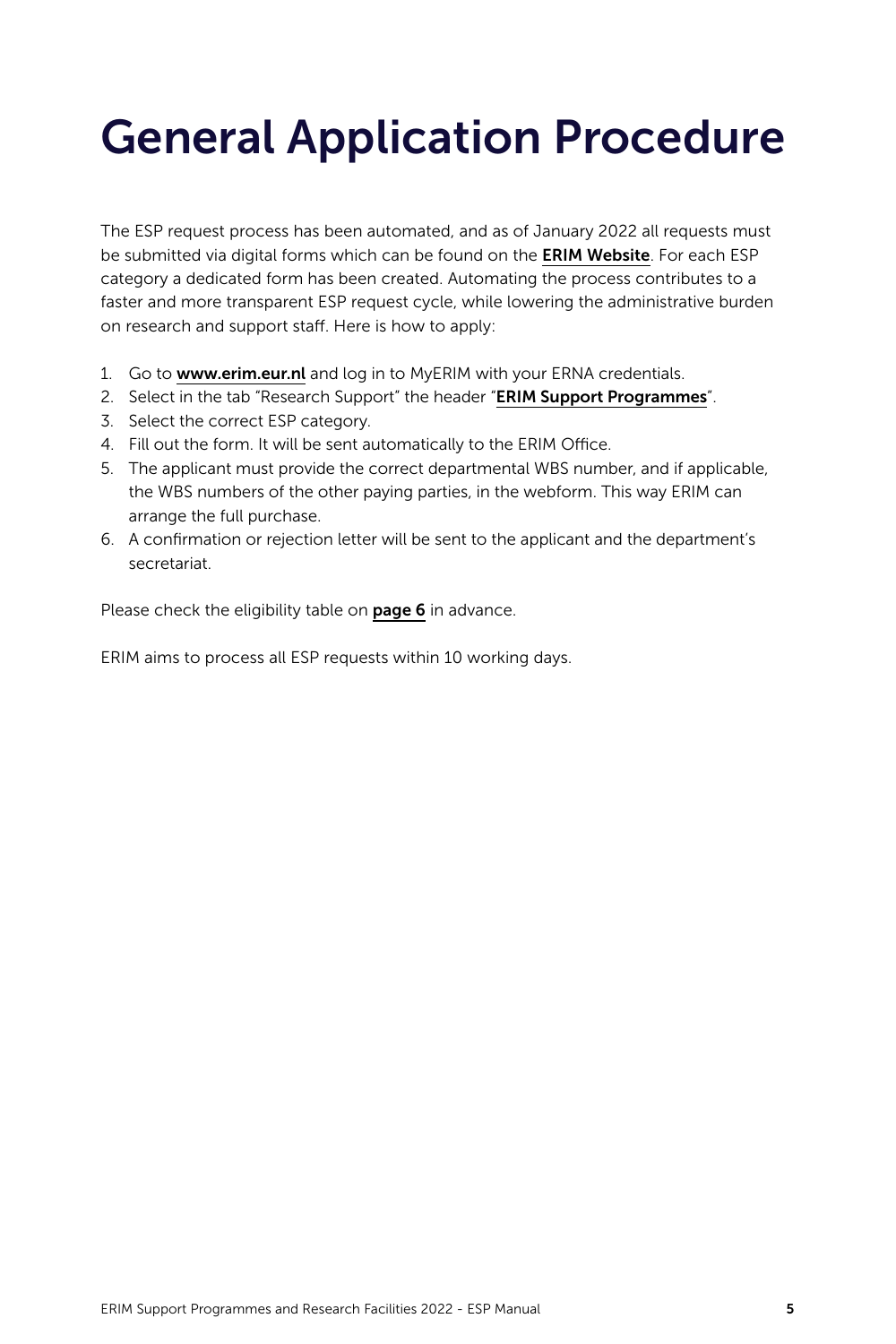#### <span id="page-5-0"></span>Table 1. Eligibility table for ESPs

| ESP/membership                                                                 | <b>ERIM</b><br><b>Member</b> | <b>ERIM</b><br><b>Fellow</b> | <b>ERIM</b><br><b>Beneficiary</b> | ERIM / TI<br>FT PhD<br>Candi-<br>dates | <b>ERIM</b><br>PT PhD<br>Candi-<br>dates |
|--------------------------------------------------------------------------------|------------------------------|------------------------------|-----------------------------------|----------------------------------------|------------------------------------------|
| ESP <sub>1</sub><br><b>Organisation of Seminar</b><br><b>Series</b>            | X                            | X                            | X                                 |                                        |                                          |
| ESP <sub>2</sub><br><b>Organisation of Workshops</b><br>and Conferences        | X                            | X                            | X                                 |                                        |                                          |
| ESP <sub>3</sub><br><b>Research Visits</b><br>(Outward / Inward)               | X                            | X                            | X                                 |                                        |                                          |
| ESP <sub>4</sub><br><b>Purchasing Databases</b>                                | X                            | X                            | X                                 |                                        |                                          |
| ESP <sub>5</sub><br><b>Purchasing Microdata</b>                                | X                            | X                            | X                                 |                                        |                                          |
| ESP <sub>6</sub><br><b>Purchasing Materials,</b><br><b>Equipment, Software</b> | Χ                            | X                            | Χ                                 |                                        |                                          |
| ESP <sub>7</sub><br>Data Collection in the Field                               | X                            | X                            | X                                 |                                        |                                          |
| ESP <sub>8</sub><br><b>Data Collection in Lab</b><br><b>Experiments (EBL)</b>  | X                            | X                            | X                                 |                                        |                                          |
| ESP <sub>9</sub><br><b>Personal Research</b><br><b>Assistants (PRA)</b>        | X                            | X                            | X                                 |                                        |                                          |
| <b>ESP 10</b><br><b>Editing of Scientific Texts</b>                            | Χ                            | X                            | X                                 |                                        |                                          |
| <b>ESP 11</b><br><b>Submission Fees for</b><br><b>Journals</b>                 | X                            | X                            | X                                 |                                        |                                          |
| <b>ESP 12</b><br><b>Editorial Leadership</b>                                   | X                            | X                            | X                                 |                                        |                                          |
| <b>ESP 13</b><br><b>Support Programme for</b><br><b>PhD Candidates</b>         |                              |                              |                                   | Χ                                      | X                                        |
| <b>ESP 14</b><br><b>PhD Series</b>                                             |                              |                              |                                   | Χ                                      | Χ                                        |
| <b>ESP 15</b><br>Inaugural Address Series /<br><b>Farewell Address</b>         | Χ                            | X                            | Χ                                 |                                        |                                          |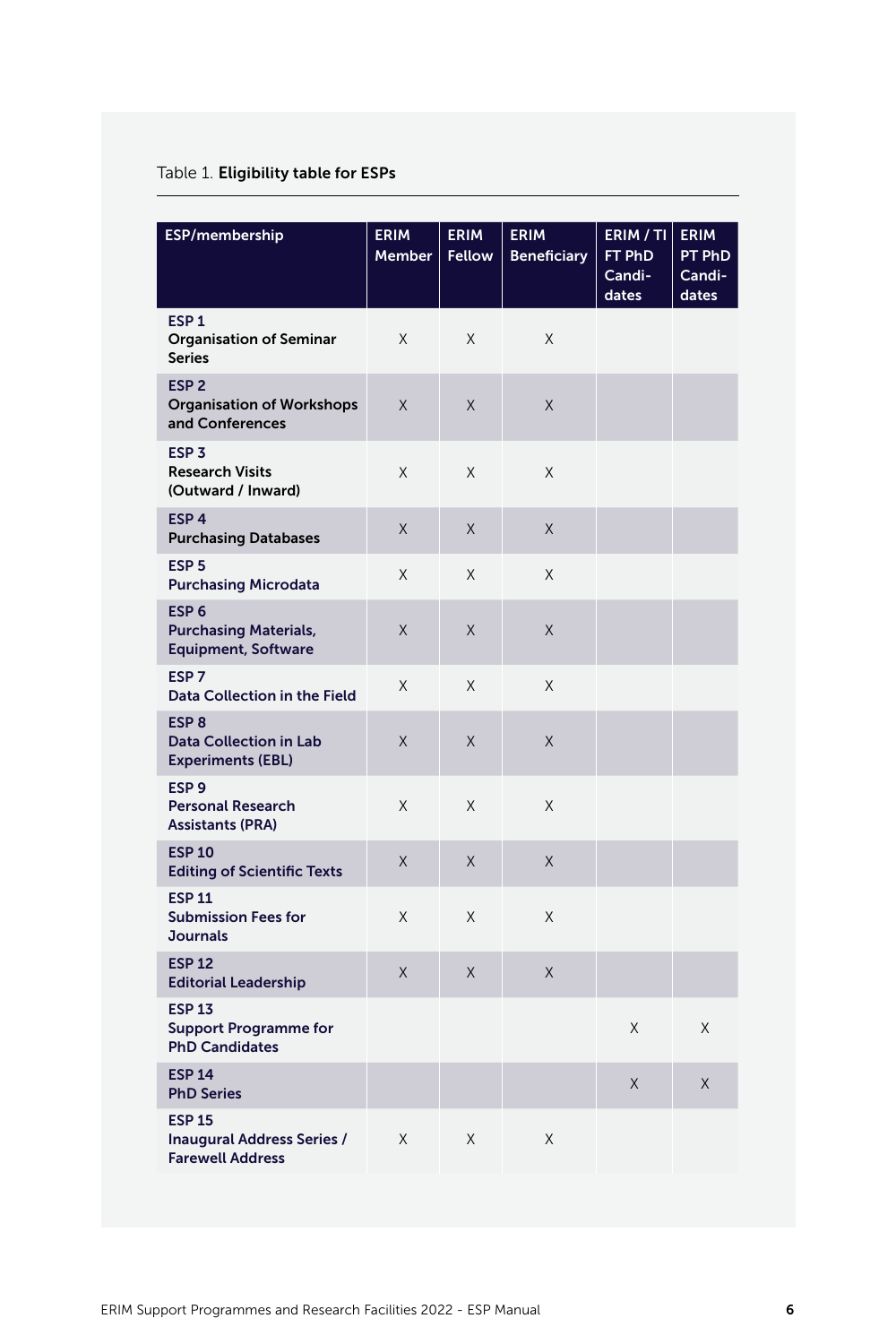## <span id="page-6-0"></span>ESP 1 Organisation of Seminar Series

ERIM contributes to the organisation of seminar series, rather than individual seminars. Seminar series typically take place at Erasmus University Rotterdam, either physically or online. Seminars within a series are generally organised once per week or once per two weeks during the semester, and are open to all ERIM affiliates. Only in exceptional cases will ERIM sponsor individual seminars.

#### Programme (top) Seminar Series

ERIM encourages the organisation of top quality seminar series. For each series, there should be one coordinating ERIM member or ERIM beneficiary, who also acts as the contact person. ERIM research programmes may have multiple seminar series; each series should be coordinated as much as possible. It is also possible to request support for seminar series covering more than one ERIM programme.

Seminar series should feature a number of top seminars per semester, where excellent scholars present their work. There should be a clear focus, and a clear policy for inviting speakers. Generally, speakers should work at a reputable university or business school, have at least two publications in an ERIM P<sup>\*</sup>, M<sup>\*</sup>, AlS>2.2 journal (or equivalent) and/or be (associate) editor of such a journal. Speakers are expected to interact with the ERIM community, for instance in one-to-one meetings, and, if possible, with PhD candidates in group meetings. Top seminars may alternate with internal lunch seminars (under one heading) but can also form a separate series.

Reimbursement of the seminar series takes place after approval of the series as a whole. The academic coordinator is expected to submit the plan and schedule for the events for the upcoming semester (February-June, September-January), including details on the policy for inviting speakers for the series, and a budget estimate per seminar. The budget estimate can be based on the speakers to be invited, the expected number of participants, and other information (it is understood that not all information may be available six months in advance).

ERIM evaluates the proposal for the entire seminar series and will allocate a (lump-sum) budget for the entire semester.

As a rule, ERIM contributes no more than  $\epsilon$  1,000 per top seminar, no more than € 250 for other seminars with an external speaker, and no more than € 100 in case of an internal (EUR) speaker.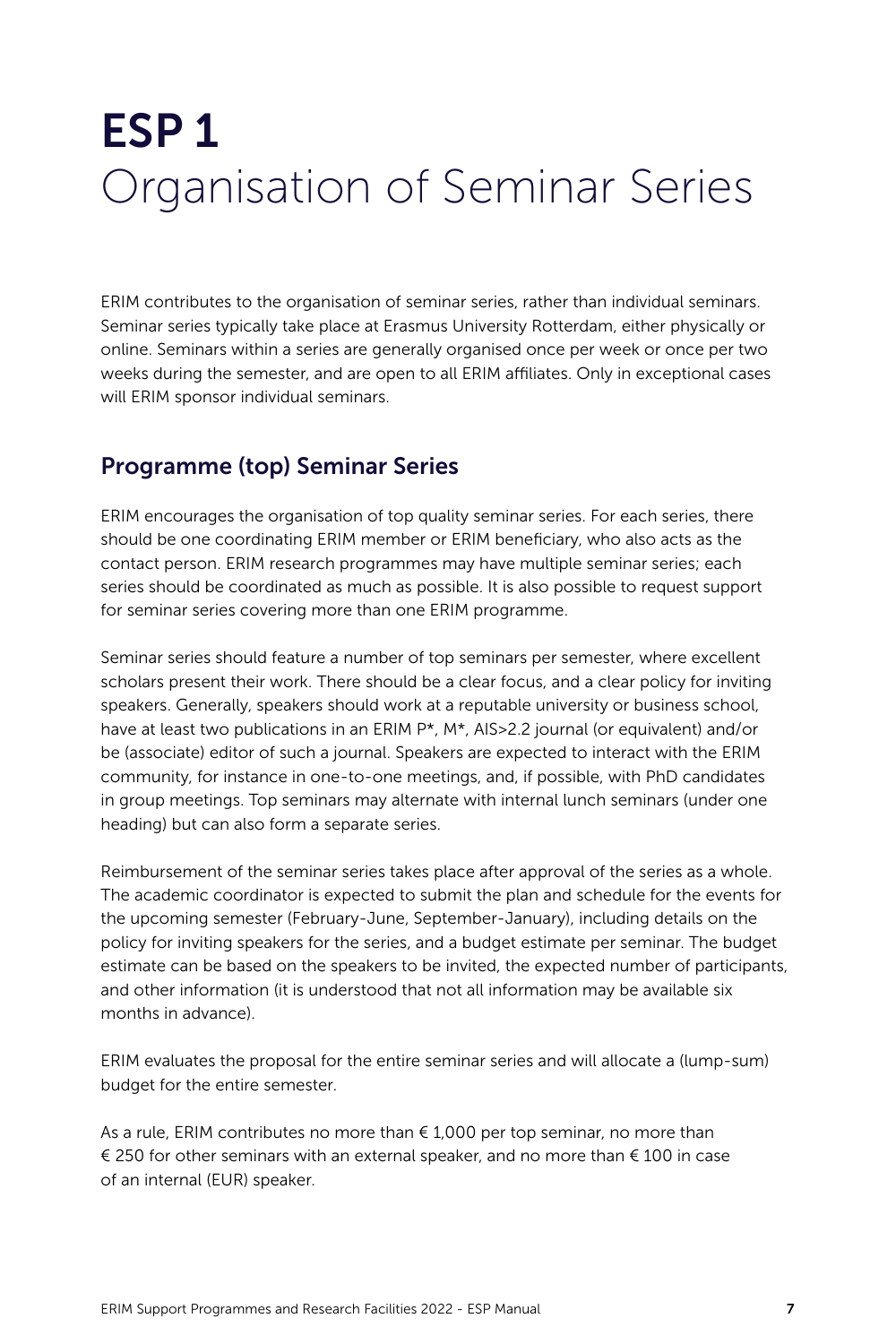#### Other seminar series (PhD seminars, lunch seminars)

PhD lunch seminars and so-called 'brown bag' seminars can be organised as separate series, or can be incorporated in the series under (1). PhD seminars are particularly targeted at PhD candidates with a PhD candidate presenting. Brown bag seminars feature mostly internal speakers, presenting work-in-progress or recent work, or external speakers who do not fall in the top seminar category. ERIM particularly encourages the organisation of (a series of) seminars in which early-stage research is discussed.

Reimbursement of the series takes place after approval by ERIM of the series as a whole. The academic coordinator is expected to submit the plan and schedule for the events for the upcoming semester, including a budget estimate.

Upon approval of the seminar series plan, ERIM will allocate a budget for the upcoming semester.

As a rule, ERIM contributes no more than  $\epsilon$  250 for other seminars with an external speaker, and no more than € 100 in case of an internal (EUR) speaker.

#### Incidental seminars

For any seminar that is not part of a series under 1 or 2 (including job market seminars), ERIM contributes to a maximum of  $\epsilon$  250 per seminar, or  $\epsilon$  100 in case of an internal (EUR) speaker, under the condition that the activity is open to ERIM affiliates. Requests for funding should be submitted to ERIM well in advance. ERIM funding cannot be guaranteed; decisions will take into account budget restrictions.

### Application Procedure

- Applications must be made by the coordinating faculty member, and should be submitted by end of February for the spring semester, and end of September for the autumn semester. The academic coordinator is expected to provide background information and context information for the series as a whole.
- Plans should include a budget estimate, including any other third parties that co-fund the seminar (series).
- Any seminars already approved by ERIM for 2022 should be included in the overview, indicating their status of approval (they will evidently not be reconsidered).

The ESP request forms are available via MyERIM and further information about the application procedure can be found in the "General Application Procedure on page 5".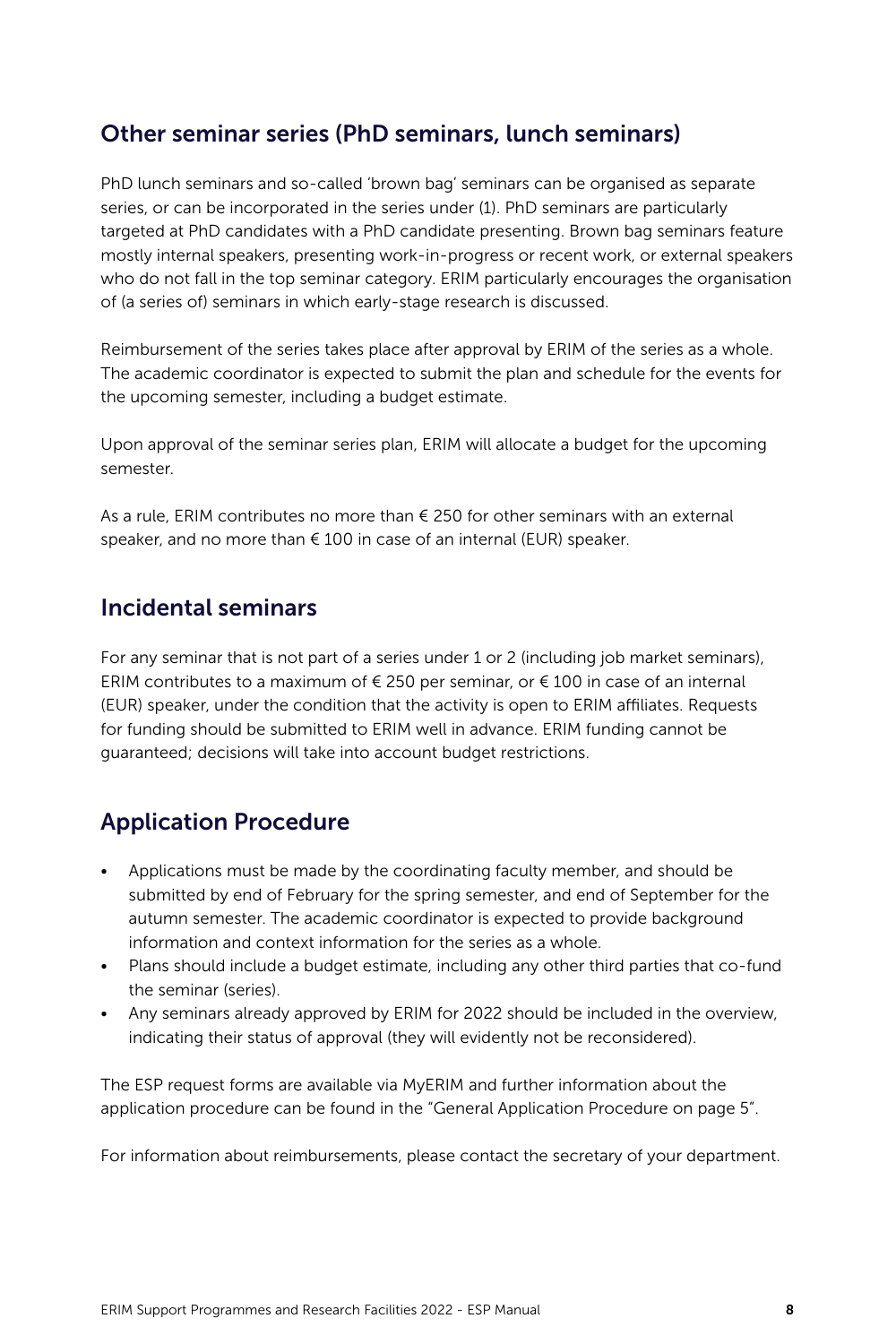The reimbursement request should quote the correct information: name applicant, name Series, ESP category.

#### Notes:

- Embedding in the electronic ERIM Series 'Seminars & Workshops' is required. This ensures web-exposure through the production of a web-announcement and archiving of presentation and presenter details.
- Web-streaming of special events is possible (please apply timely!).
- Distribution (electronically) of web-announcements by the organising department is possible through the 'E-mail' service at the event detail page.
- For initiatives for seminar series that not obviously fall under the aforementioned formats, please consult the ERIM Scientific Director in advance.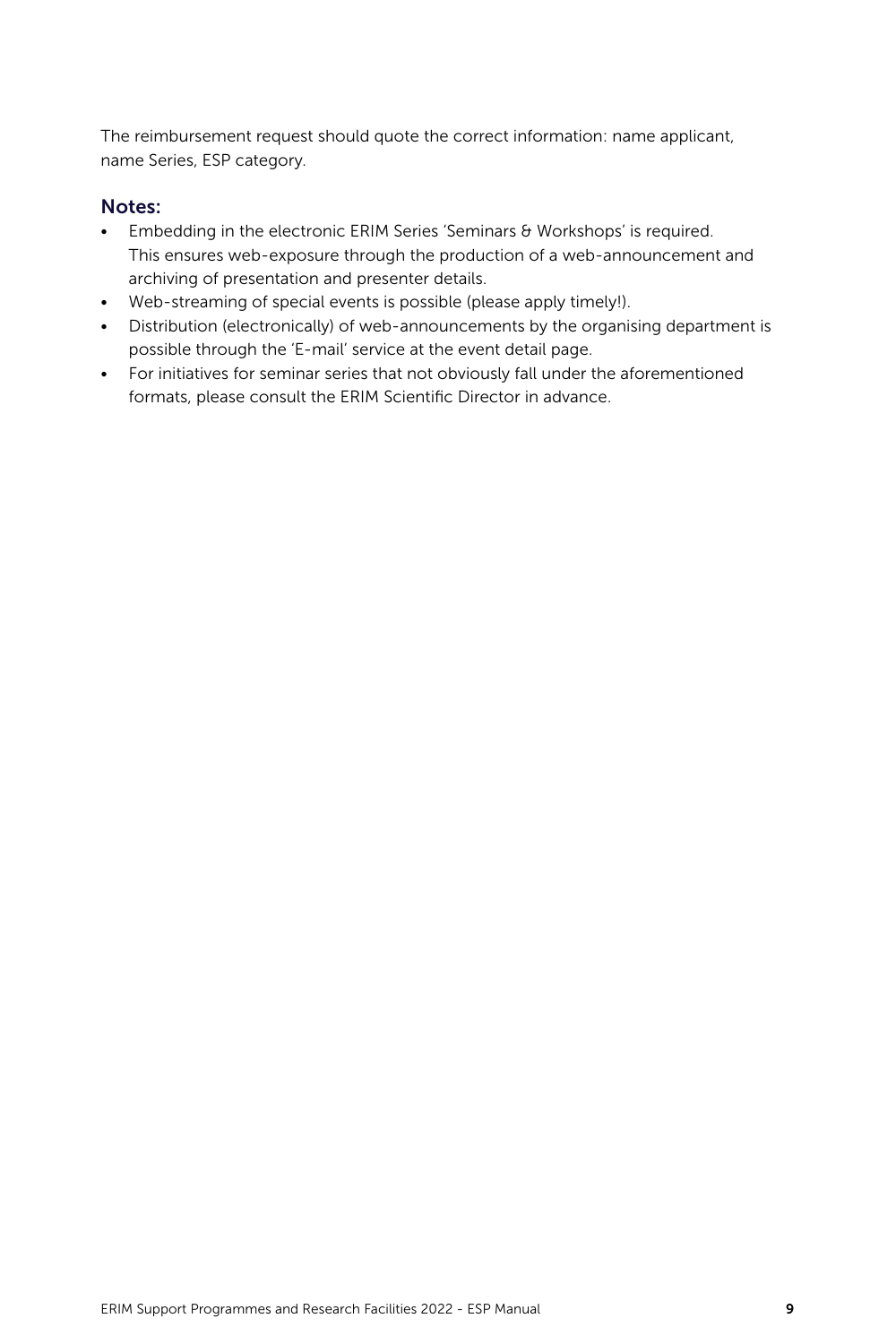### <span id="page-9-0"></span>ESP 2 Organisation of Workshops and Conferences

ERIM supports the organisation of specialised workshops and conferences, as well as prestigious large-scale conferences. All events should be of an advanced academic level, and might have international speakers and participants from outside EUR.

All ESP requests for Workshops and Conferences will be approved on a 50/50 basis with the department.

#### Workshop, colloquium, specialised conference

ERIM contributes to the organisational costs with a maximum of  $\epsilon$  500 per day, with a maximum of € 1,000 for the total event. The coverage includes AV-, venue- and catering facilities.

The maximum support of ERIM is  $\epsilon$  3,500 for a one-day event, and  $\epsilon$  5,000 for events of two or more days.

#### Large scientific conference

ERIM can support the organisation of major scientific conferences with more than 250 participants, taking place in Rotterdam and (co-)organised by one or more senior ERIM members or ERIM beneficiaries.

ERIM can support the event with a maximum of  $\epsilon$  10,000. dependent on the size of the conference and the extent of the involvement of ERIM affiliates. This support takes the form of a guarantee, meaning that the financial support will not be given in case the conference breaks even without it.

#### Application Procedure

The ESP request forms are available via MyERIM and further information about the application procedure can be found in the "General Application Procedure on page 5".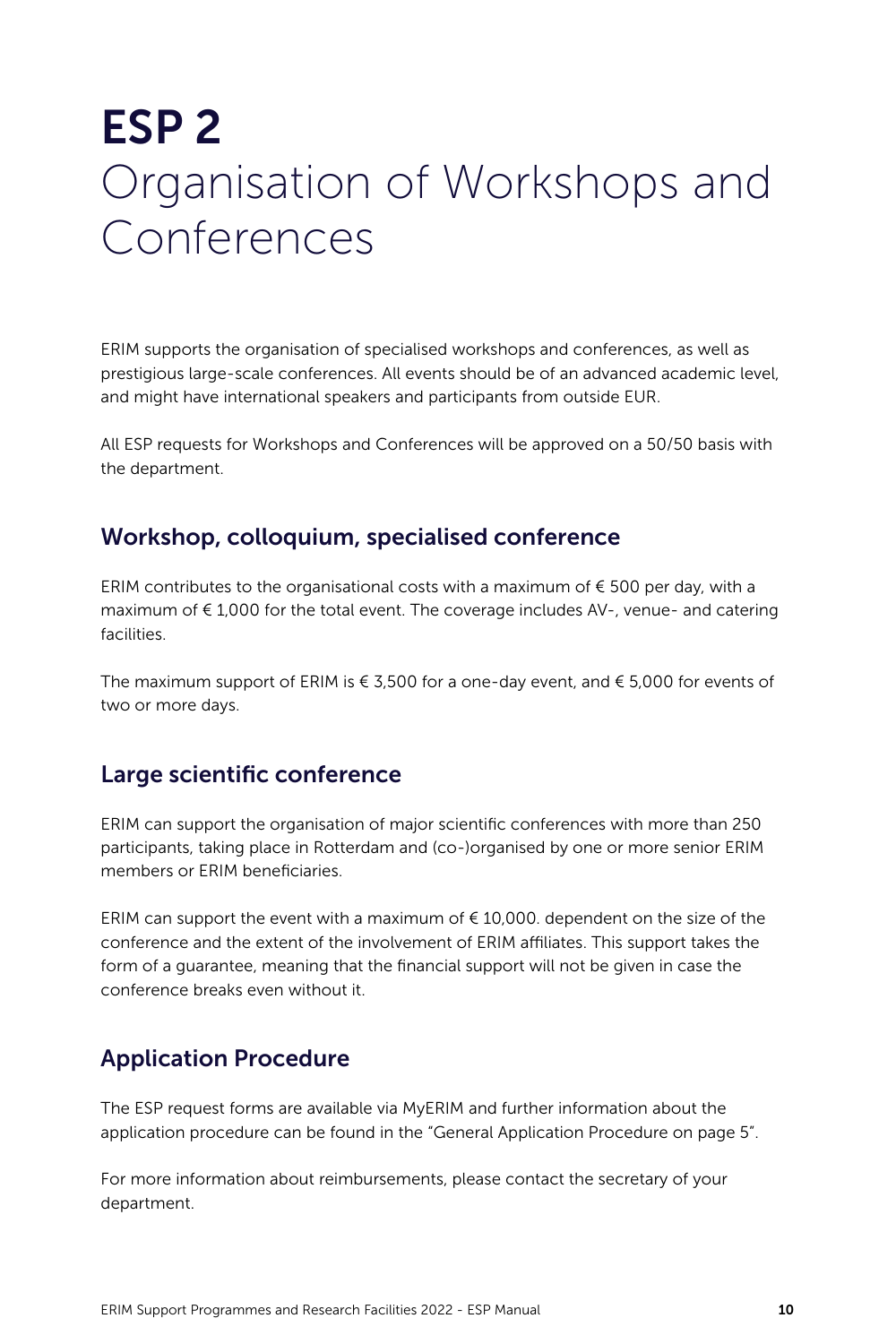# <span id="page-10-0"></span>ESP 3 Research Visits (Outward / Inward)

ERIM can support research visits of up to one month that have the purpose of developing joint research projects or writing joint papers with colleagues from reputable institutions elsewhere, possibly combined with following externally offered courses (e.g. methods courses). These visits can be outward bound (applicant spending time at a host institution) or inward bound (applicant receiving a colleague from elsewhere). Research presentations during the stay at the host institution are strongly encouraged.

### Conditions

- Outward bound: The hosting institution should be of high academic reputation;
- Inward bound: The visitor should be of high academic reputation, as evidenced by a PhD from a reputable school and international publications in leading journals.
- There should be a credible perspective of producing at least one joint working paper or book manuscript of recognized academic standing within a year of the visit (past performance creates credibility here).
- A minimum stay of five days (excluding travel) with a maximum stay of 1 month.

### Application Procedure

Please provide the following details in your request for support:

- Start date and end date.
- Host institution.
- Contact person at host institution.
- Motivation for visit.
- Syllabus or other detailed information on the course taken, if applicable.
- In case the request concerns a follow-up research visit, a short report on the output of the prior visit is required.
- A detailed budget estimation for the research visit, including expense items such as: housing, flight and other connecting transportation, settlement costs, visa, and insurances. ERIM will reimburse costs of living only in case these are evidently higher than in the Netherlands.

The ESP request forms are available via MyERIM and further information about the application procedure can be found in the "General Application Procedure on page 5".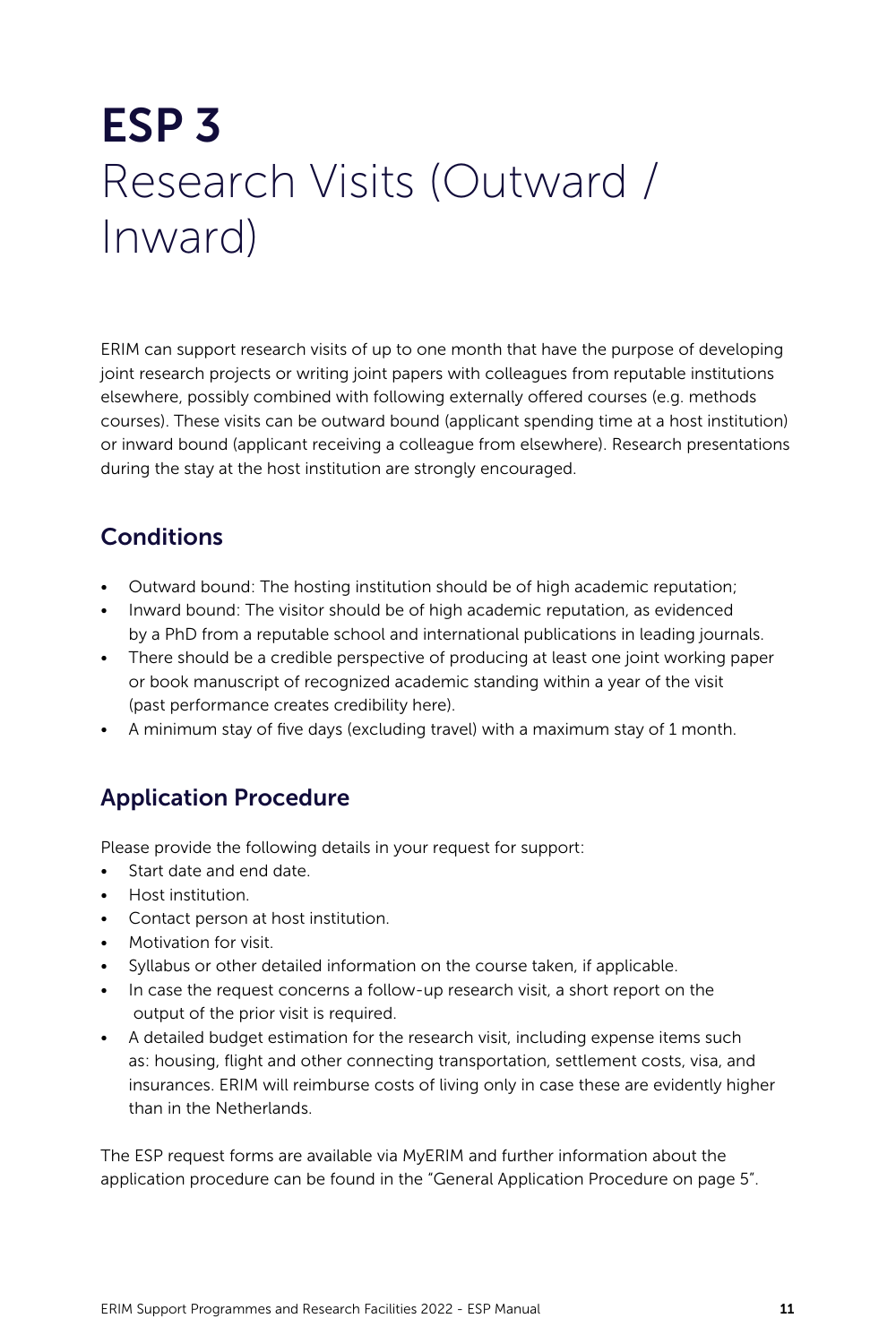ERIM supports a maximum of  $\epsilon$  2,000 per visit.

Reimbursement by ERIM will be based on actual costs and on the matching principle (50 / 50) with the department.

For more information about reimbursements, please contact the secretary of your department.

#### External funding

Direct external matching by third parties is encouraged.

#### **Trustfonds**

The goal of the Erasmus Trustfonds is to promote scientific education and research at Erasmus University. Researchers and PhD candidates can obtain a scholarship for working visits. ERIM strongly encourages applications to the Trustfonds.

An application should be sent to the Trustfonds at the latest two months before the start of the visit (see [www.trustfonds.nl](http://www.trustfonds.nl) in Dutch).

#### Fulbright Center

The Fulbright Center has possibilities for funding working visits in the US (see <https://fulbright.nl/>).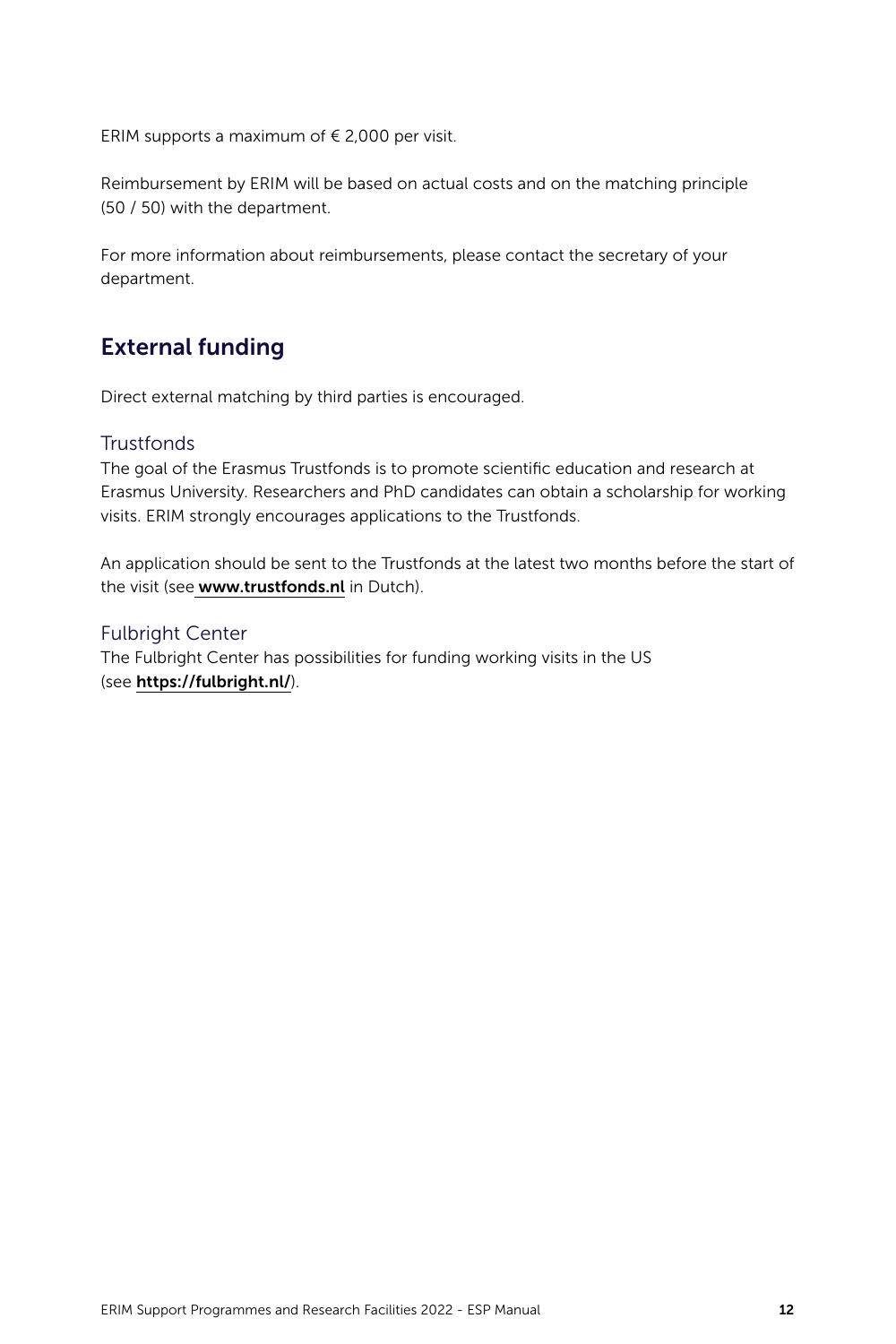# <span id="page-12-0"></span>ESP 4 Purchasing Databases

The ERIM databases are collected into a **[catalogue](https://www.erim.eur.nl/research-integrity/rdm/databases-2/)** available through the ERIM website, with support from the [Erasmus Data Service Centre \(EDSC\)](https://www.eur.nl/), hosted by the Erasmus University Library.

In case the databases mentioned in the catalogue are not sufficient, ERIM can provide financial and technical assistance. All requests for database purchases will be assessed by ERIM and EDSC before purchasing.

### **Conditions**

- An adequate and promising research proposal.
- Assessment of the relevance for the EUR research community.
- Database is not available in the catalogue and no ready or open source alternatives exist.
- Most cost-effective proposition chosen.

### Application Procedure

The ESP request forms are available via MyERIM and further information about the application procedure can be found in the "General Application Procedure on page 5".

For more information about reimbursements, please contact the secretary of your department.

The following matching principles are applied:

- 1. 0% matching required: investment is relevant for at least 2 other research groups within EUR, besides the applicant's research group.
- 2. 25% matching required: investment is relevant for at least 1 other research group within EUR, besides the applicant's research group.
- 3. 50% matching required: only the applicant's research group is interested in the database.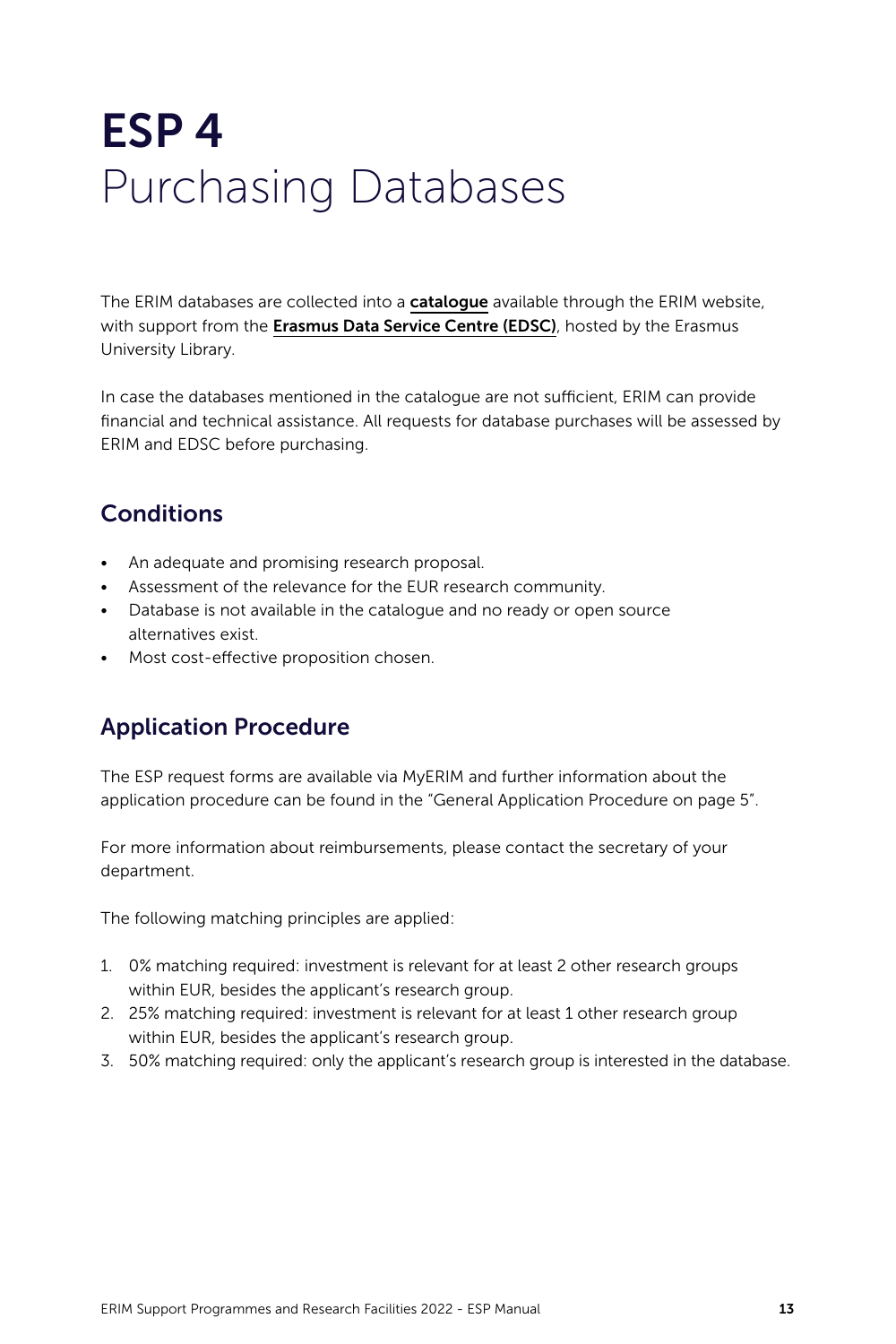# <span id="page-13-0"></span>ESP 5 Purchasing Microdata

Microdata is data on the characteristics of units of a population, such as individuals, households, or establishments, collected by a census, survey, or experiment. The data contains private information which cannot be shared with other researchers because of confidentiality agreements. A main source of microdata for the Netherlands is the CBS microdata. ERIM may opt to support the purchasing of this kind of data.

### **Conditions**

- Adequate and promising research proposal.
- No ready alternatives.
- Detailed quotation of the data.
- Researcher needs to publicly publish their query and/or analysis code (in the EDR).

### Application Procedure

The ESP request forms are available via MyERIM and further information about the application procedure can be found in the "General Application Procedure on page 5".

- Reimbursement by ERIM will be based on actual costs and on the matching principle (see below) with the department. External matching is encouraged.
- ERIM support in this programme serves as seed money, which may help to acquire additional funding for full projects elsewhere.
- The applicant must publicly publish the query or analysis code used for this dataset, compliant with "Principles of Responsible Research Data Management" (update 2018, available at MyERIM).

Reimbursement by ERIM will be based on the matching principle (50 / 50) with the department.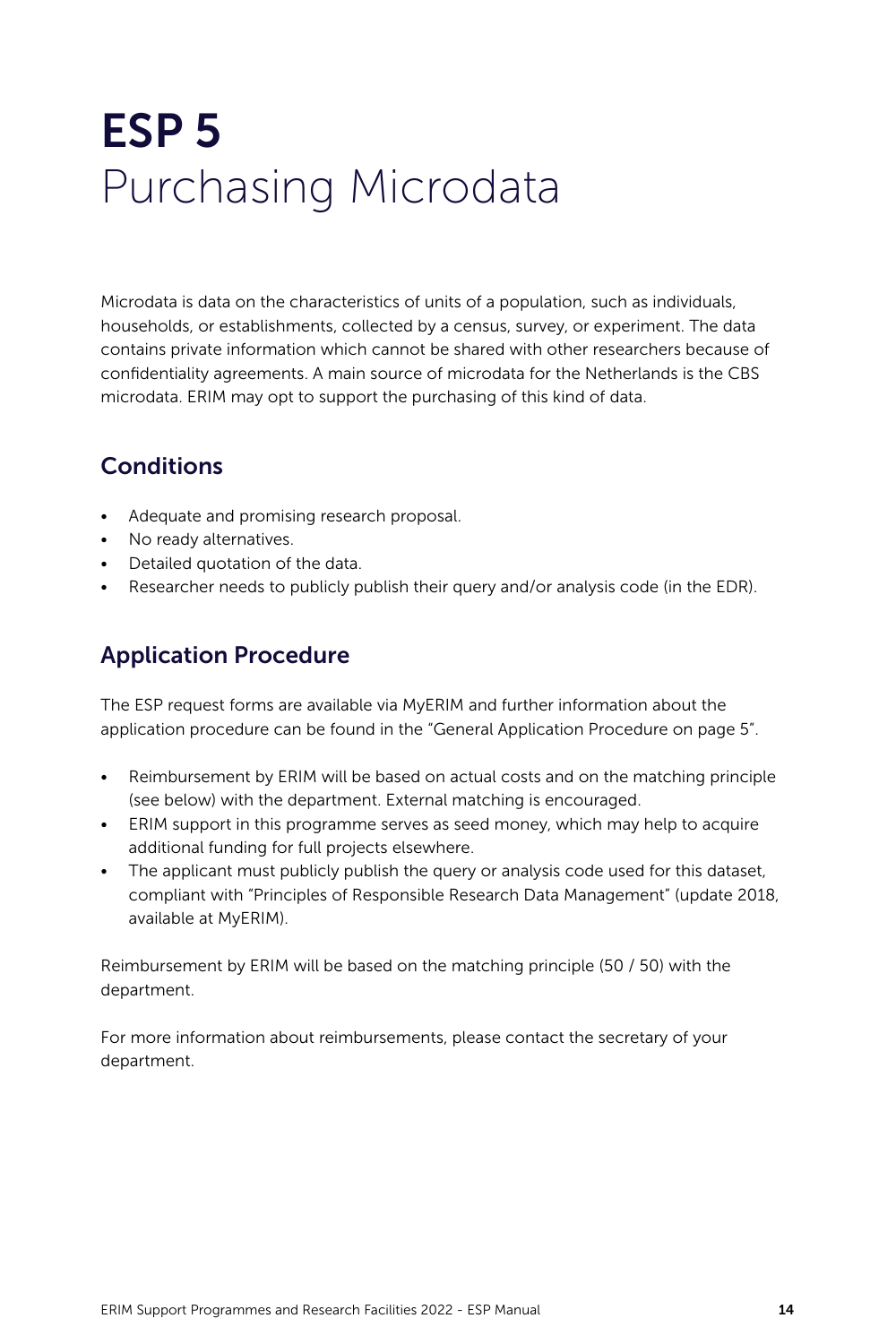### <span id="page-14-0"></span>ESP 6 Purchasing Materials, Equipment & Software

ERIM can provide financial and technical assistance for the following research costs:

- Materials and equipment for EBL projects.
- Licensing of specialised research software for specific projects.

### **Conditions**

- An adequate and promising research proposal.
- Assessment of the relevance for the EUR research community.
- No ready or open source alternatives available in the **[software catalogue](https://login.ds.eur.nl/adfs/ls/?SAMLRequest=lZLLbsJADEV%2FJZp9MgRCCiNAoqCqSLRFhXbRTWUSU0aaRzp2%2Bvj7htDnBqmr0dg%2B9r2WRwTWVGpa897d4nONxNGbNY5UmxiLOjjlgTQpBxZJcaHW06ul6iYdVQXPvvBG%2FEJOE0CEgbV3IlrMx%2BIRsl1eDrHIe4CQAfYxLfJ%2BOhwU22wI%2BSDvbHvZcHe2HYjoHgM15Fg0jRqcqMaFIwbHTajTTeO0G6f9TdpRvVxl%2BYOI5o0b7YBbas9ckZLS%2BCftkpISrEPijIRyR9KQFNH0S9zMO6othjWGF13g3e3yB7fvXyBpWxk8eJbWl7XBpNpXsv3T8e3GUFAbPQwR0epzX%2Bfaldo9nV7V9lhE6nKzWcWrm%2FVGTEaHrqq1Hib%2FVWSRoQSGb0Ej%2Bbvd6HgJ142QxXzljS7eowsfLPBpnYeILuNdW6o4gCONjpt1GuNfZwGBcSw41Cjk5Djy771NPgA%3D&RelayState=https%3A%2F%2Fmy.eur.nl%2Fen%2Fsaml_login%3Fdestination%3D%252Fen%252Feur-employee%252Fmedia%252F2021-12-softwarecatalogweurk&SigAlg=http%3A%2F%2Fwww.w3.org%2F2001%2F04%2Fxmldsig-more%23rsa-sha256&Signature=WKRIy%2F5dtDlg8oTojwJEakZlcB0DQkGM8q9P5rhIHf%2BcgKG6R384HTroct66WzkSXCrw%2F5B86AGuG5Pam4pd2Tto4L3q7iZonfTNPkQ1w82NmYJdTmo%2FcUDiUEFuKDcNyx2u2lCSVaLk2BNn%2Becj%2BobeTuDszqhSe3enYo4rT39GvrEcEHbpiF1%2FBOq4ohoF%2BjDfC46Pwr7DWs%2Bvc1SnQlhYN4CsENFxc5OcYKezBXytSiYpFjRpqo4GnNRHdlgBWfjO%2FgkN4GiFFhBp3pByE0WcMabVTHsCyGHdBZyLzIgsTveQMf5dUJ%2BKeOCcEM3opOzrrek6rQIB3bQW6OjcuVyDzs6hph0lvBvMkqKjytOM3vglR6Vh7j6oFAvuStm1uSZvvCUsuDH5QI2nTvUUmsqFH5vwOmpDiFVtmau202BufpZbgBNcoCfZeF4n2FQSZIDUrUv1ruTbWjFwK5vWn9OIKq8G2fgaEw3bTqS%2BN%2BXIQU60UAclC3FlGWA2Q0c1TIyV4nSSZjDwu92jxYCfMaNHWewvPpsPNSrT4JQutF5CHFgq94qy9wAO6Ojg14Fv3sygwwuwduHgZJ56%2BqYT0Mcfce4PUf9XHVrsIvaDbW2iSz%2Fhy%2FaIwt9Bcs31Tccv%2FEWG4ke2gfEsgI9so1rmzxlkrMl1XHLJXRL%2FXQzQabw%3D)**.
- Most cost-effective proposition chosen.
- Licenses for software are registered by ERIM.
- The purchase must be GDPR compliant.
- The purchase must be compliant with prevailing EUR procurement policy.

The tool should be privacy assessed, in case it is used to collect, analyze, or store personal and/or sensitive data.

### Application Procedure

The ESP request forms are available via MyERIM and further information about the application procedure can be found in the "General Application Procedure on page 5".

The following matching principles are applied:

- 1. 0% matching required: investment is relevant for at least 2 other research groups within EUR, besides the applicant's research group.
- 2. 25% matching required: investment is relevant for at least 1 other research group within EUR, besides the applicant's research group.
- 3. 50% matching required: only the applicant's research group is interested in the equipment, materials and/or license.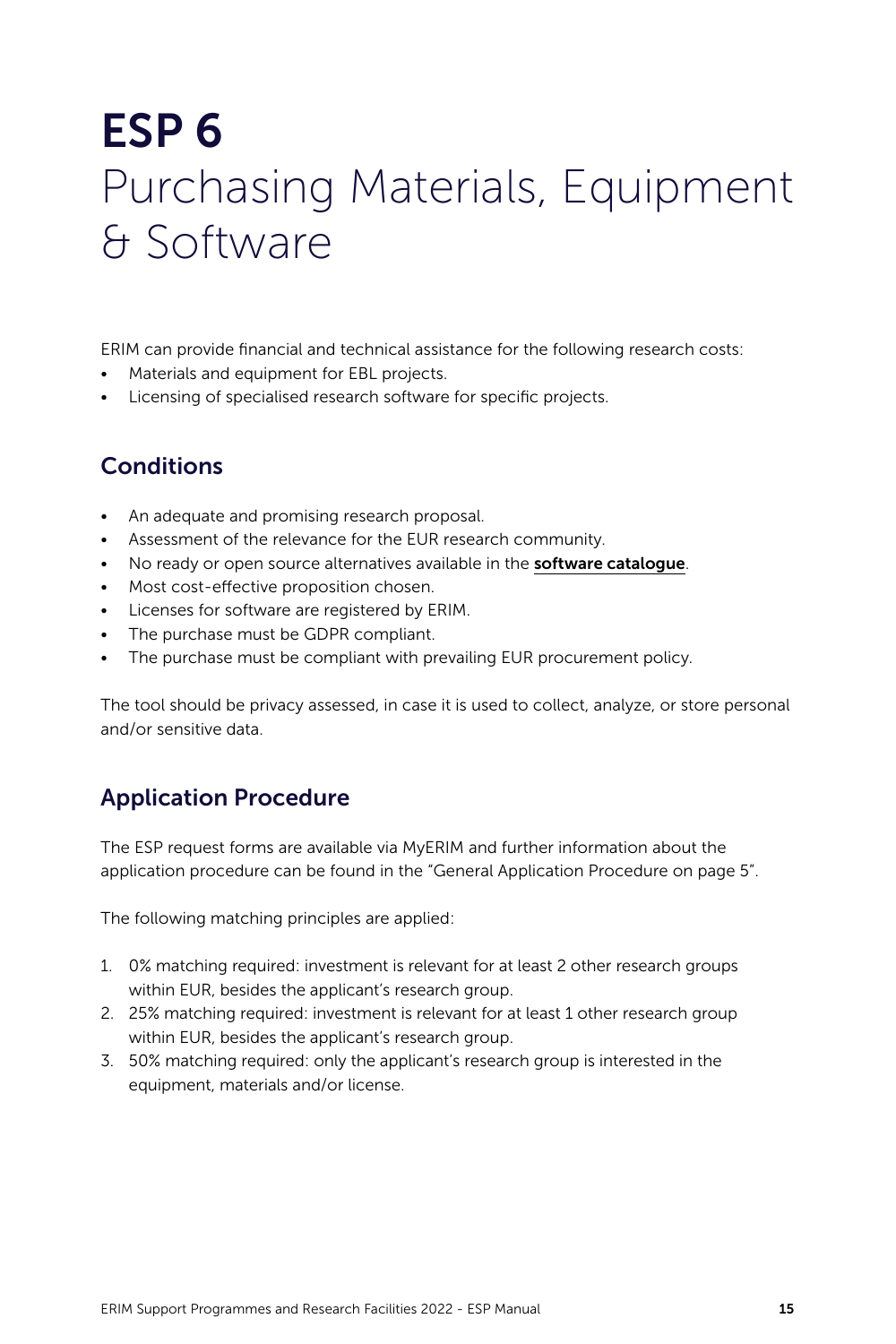# <span id="page-15-0"></span>ESP 7 Data Collection in the Field

ERIM can support the collection of data in the field, needed for projects in one of the ERIM research programmes (Full-time PhD candidates see ESP13A Data Collection). For data collection in lab experiments at the Erasmus Behavioural Lab (EBL), see ESP8.

### **Conditions**

- Adequate and promising research proposal.
- No ready alternatives.
- Most cost-effective proposition chosen.
- Up-front ethical review / IRB approval, including data management plan and privacy assessment (included in the online ESP application).
- Making data available for use by other researchers via the EUR Data Repository (EDR).

Researchers are expected to comply with ERIM's "Principles of Responsible Research Data Management" (update 2018, available on the **[ERIM website](https://www.erim.eur.nl/fileadmin/user_upload/Principles-Responsible_Research_Data_Management.pdf)**). When considering funding requests under this support programme, one criterion will be the extent to which data will be made available to multiple ERIM researchers.

Please note: All research by ERIM affiliates in the field requires approval by the applicable (RSM or ESE) Internal Review Board, Section Non-Experimental (IRB-NE). You can find the application procedure [here](https://www.erim.eur.nl/research-integrity/irb/).

### Application Procedure

The ESP request forms are available via MyERIM and further information about the application procedure can be found in the "General Application Procedure on page 5".

- The request for support, including IRB approval number, should be submitted electronically to the ERIM office, via the online ESP application forms (available at MyERIM).
- Reimbursement by ERIM will be based on the 50% actual cost matching principle with the department. External matching is encouraged. ERIM support in this programme serves as seed money, which may help to acquire additional funding for full projects elsewhere.
- Obtained data must be registered and deposited in the [EUR Data Repository \(EDR\)](https://www.eur.nl/en/library/eur-data-repository). For any data-related questions you can contact ERIM's Data Steward via [data@erim.eur.nl](mailto:data%40erim.eur.nl?subject=).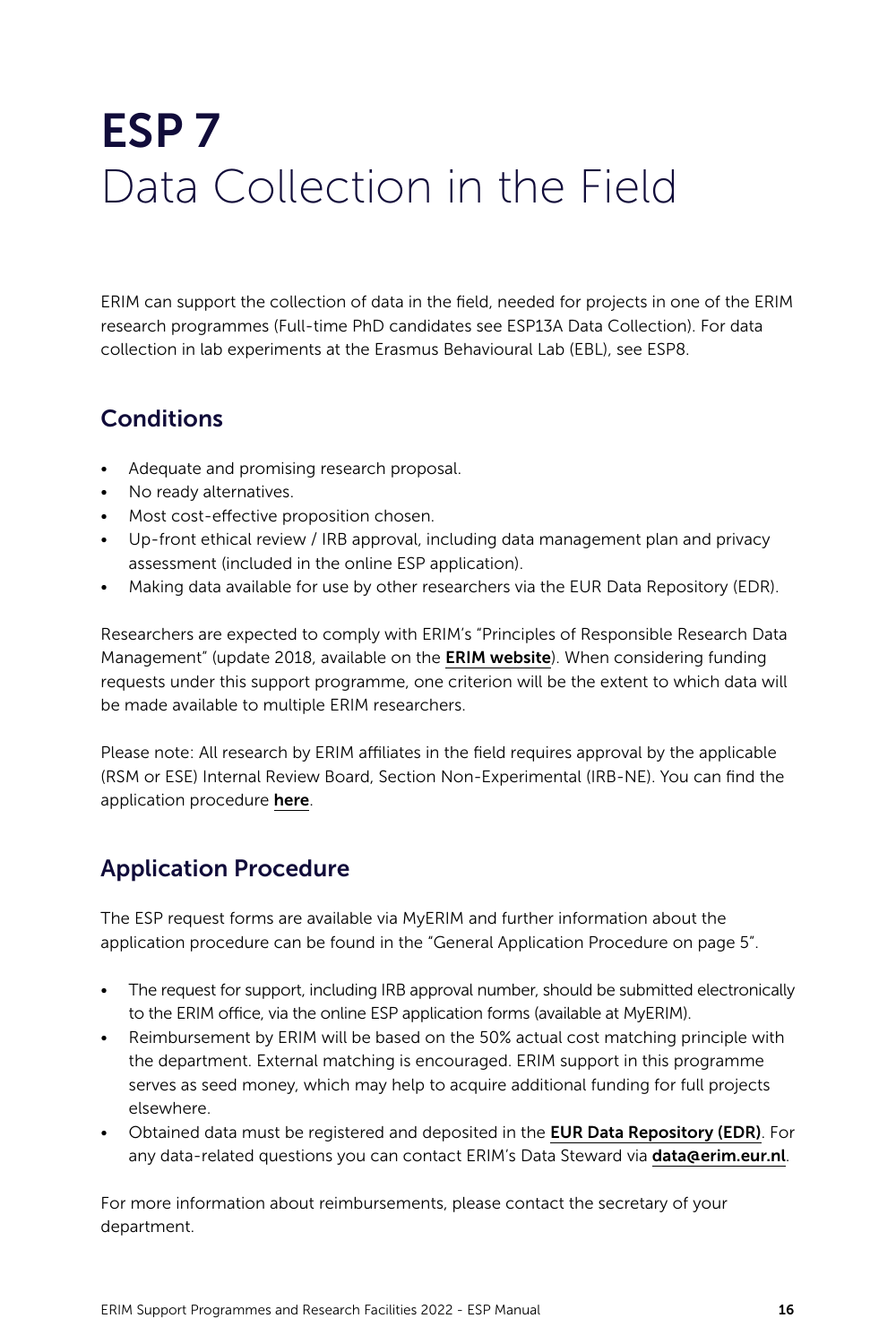### <span id="page-16-0"></span>ESP 8 Data Collection in Lab Experiments (EBL)

Research conducted at the EBL may receive financial support from ERIM. This primarily concerns the compensation of subjects. You can find more about the EBL [here](https://www.erim.eur.nl/research-support/erasmus-behavioural-lab/).

#### **Conditions**

- Adequate and promising research proposal.
- No ready alternatives.
- Most cost-effective proposition chosen.
- Up-front ethical review / IRB approval, including data management plan and privacy assessment (included in the online ESP application).
- Making data available for use by other researchers via the EUR Data Repository (EDR).

### Compensation for subjects

ERIM provides support to cover the costs arising from EBL-related projects. It aims to cover the compensation, financial or otherwise, of human subjects, usually students, who take part in the experiments. Before participating in an experiment, an informed consent form needs to be signed by the participant.

As a general rule ERIM will provide compensation for payments to individuals up to a maximum of  $\in$  15 per subject (all in).

For administrative reasons, researchers have to keep records of all the payments. Personal information and research data must be separated. For more information please contact [the EBL](https://www.erim.eur.nl/research-support/erasmus-behavioural-lab-ebl/contact/). After processing the file registering the participant fees, the files need to be removed by the researcher from all devices.

Please note: All research by ERIM affiliates in the field requires approval by the applicable (RSM or ESE) Internal Review Board, Section Experimental (IRB-E). You can find the application procedure [here](https://www.erim.eur.nl/research-integrity/irb/).

This approval is needed before a request for support under ESP8 is submitted.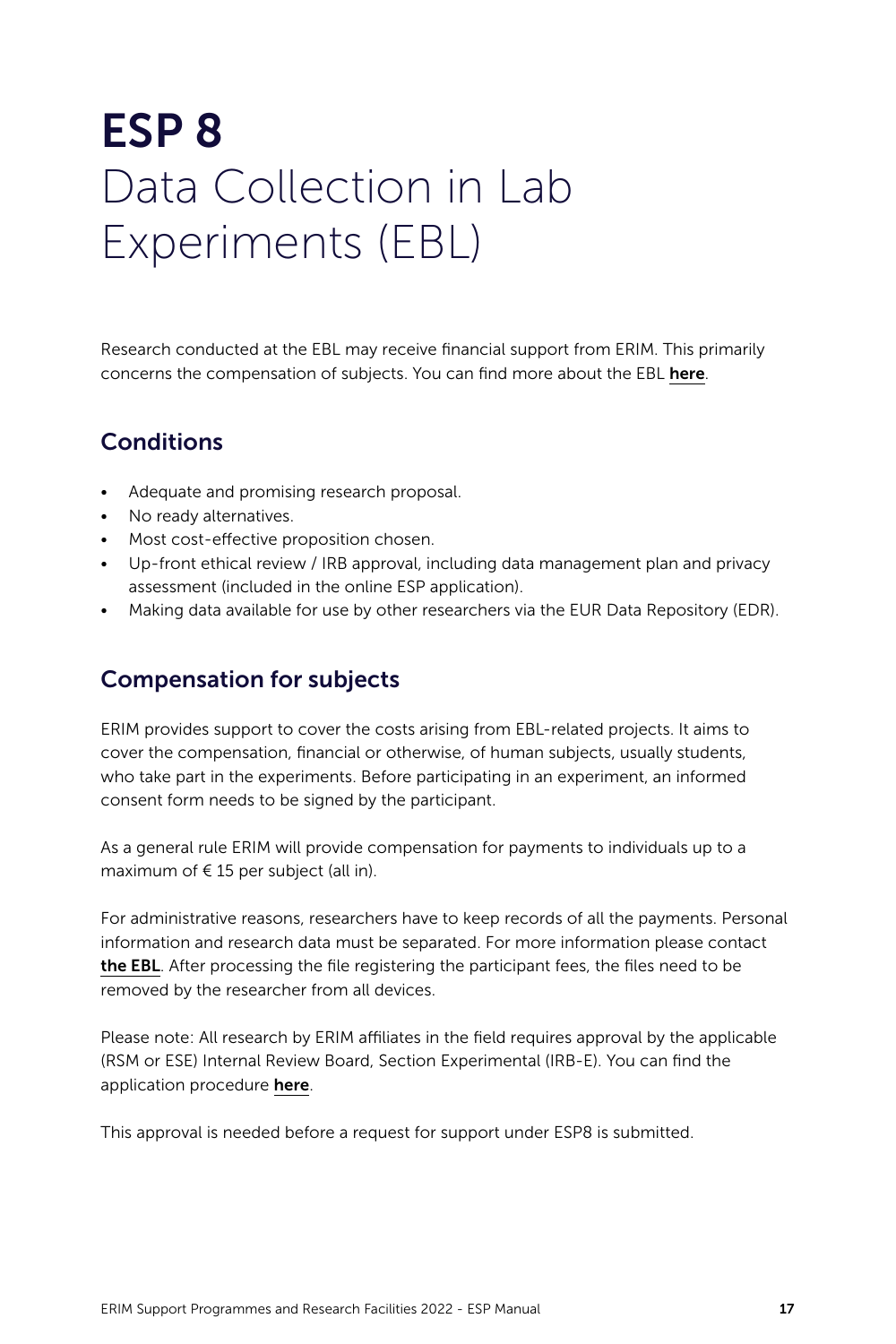### General support

Eligible applicants may ask for general support for running experiments up to a maximum of € 5,000 per year.

Researchers are expected to comply with ERIM's "Principles of Responsible Research Data Management" (update 2018, available on the **[ERIM website](https://www.erim.eur.nl/fileadmin/user_upload/Principles-Responsible_Research_Data_Management.pdf)**).

#### Subject pool

The participation of student subjects is organised in the EBL Subject pool. This web-based facility is open for all eligible applicants who need a large number of subjects for their lab experiments. For information on the subject pool, contact the pool manager (see the website of the Erasmus Behavioural Lab: [www.erim.eur.nl/ebl](http://www.erim.eur.nl/ebl)).

### Application Procedure

The ESP request forms are available via MyERIM and further information about the application procedure can be found in the "General Application Procedure on page 5".

- The request for participant fees, including the IRB approval number, should be submitted to the ERIM office well in advance, via the online ESP form (available at MyERIM).
- The applicant sends the completed payment sheet (an Excel file) to ERIM after the experiment. After approval ERIM sends the document to Financial Services to settle the payments. All relevant fields in the payment sheet are mandatory.
- For more information about the participants' payment process, please contact the secretary of your department.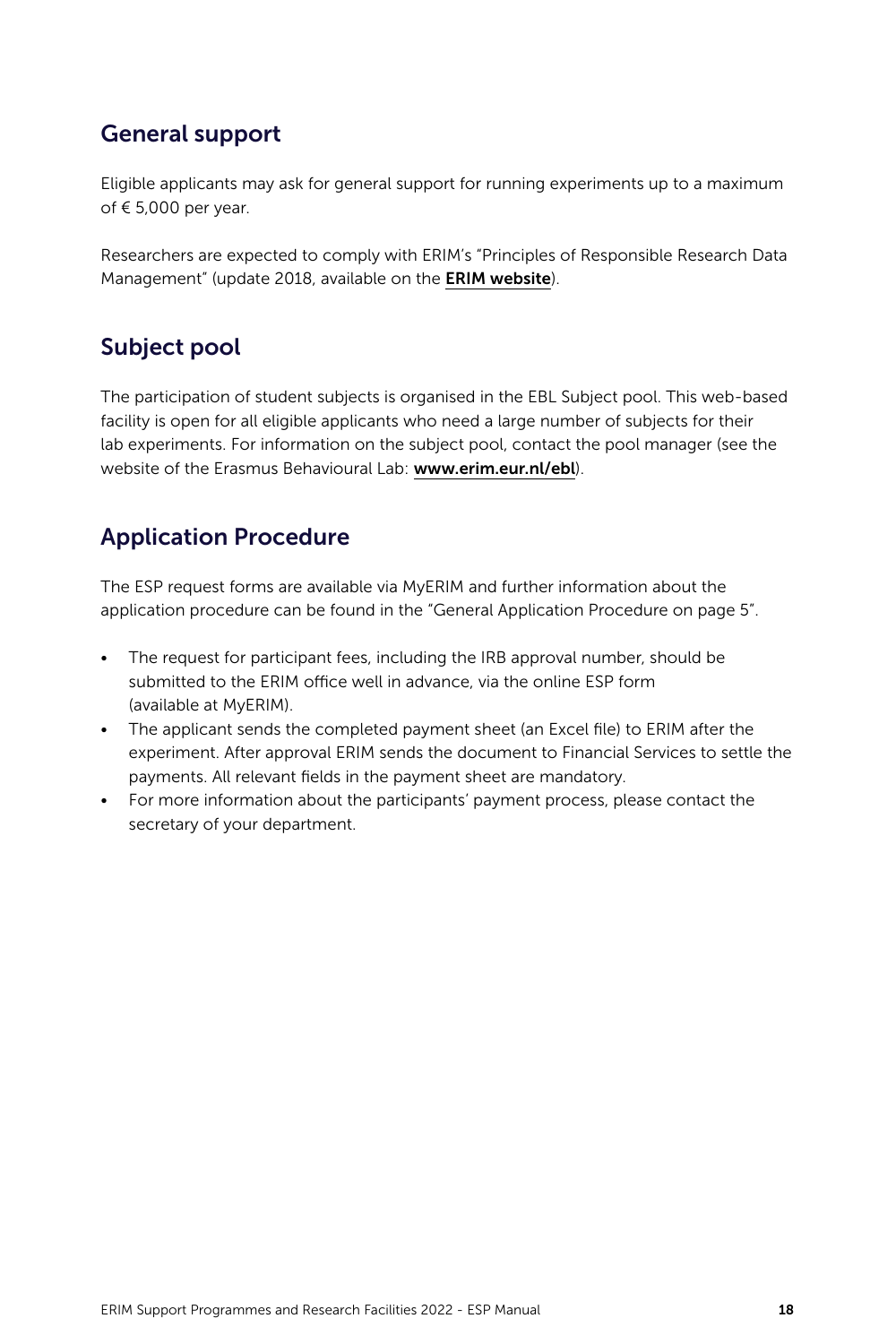# <span id="page-18-0"></span>ESP 9 Personal Research Assistants (PRA)

The PRA programme is intended to support ERIM faculty to publish in the best academic journals in their field (P\*, M\*, AIS>2.2). During the production and submission process of these papers, eligible applicants can ask for support for specific student assistance for targeted quality enhancing activities such as, for example, extra literature search, validating actions such as collecting (extra) data, survey-activities, and data entry.

### **Conditions**

- The goal is to publish research in a top journal  $(P^*, M^*, AIS > 2.2)$ .
- Proposals should include the target journal, the title of the paper, and a short description of the content of the research tasks of the assistant during the assistance-ship (one-page A4).
- Research assistants are MSc students with an academic interest.
- Practical details of the research activities (start-date of activities, duration in months (up to 4 months maximum), appointment size (1, 2 or 2.5 days per week, worklocation). Non-EU students can work a maximum of 10 hours per week, all paid research activities taken together.
- The matching commitment (50% by the department) should be attached to the application. Maximum contribution by ERIM is € 5,000 per eligible applicant per year
- A short report on the results of the research tasks during the assistance-ship by the PRA is required upon completion.

Selection, recruitment, and appointment is coordinated and managed by the department. The ERIM contribution can be claimed upon completion of the specific tasks ('interne doorbelasting'). ERIM does not assist in the actual recruitment of PRAs.

### Application Procedure

The ESP request forms are available via MyERIM and further information about the application procedure can be found in the "General Application Procedure on page 5".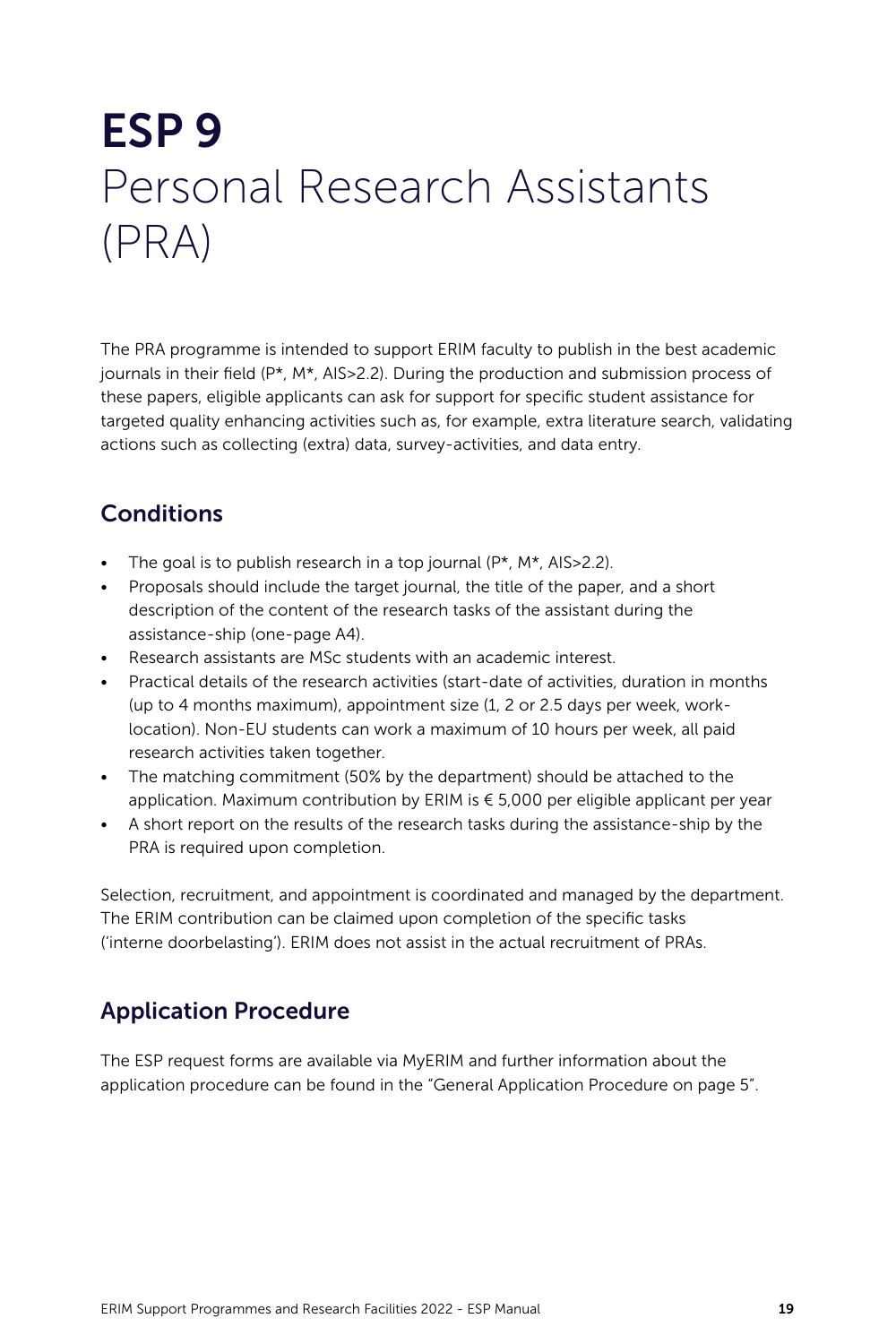# <span id="page-19-0"></span>ESP 10 Editing of Scientific Texts

ERIM can reimburse the costs for the editing of scientific texts. The support of ERIM is oriented towards enhancing the quality of existing scientific texts, in a 'ready to submit' stage of development. Generally, this will entail the professional editing of an already existing text in English. If a language other than English is involved, and/or the complete translation of a text is needed, special arrangements can be discussed.

### **Conditions**

- Submission of the paper to an academic outlet of high reputation  $(P^*, M^*, AIS>2.2)$ .
- Professional editor (preferably officially accredited).
- No possibilities for redeeming the costs otherwise, e.g. from the royalties of the publication.
- Reimbursement by ERIM will be based on actual costs, up to a maximum of  $\epsilon$  500.

### Application Procedure

The ESP request forms are available via MyERIM and further information about the application procedure can be found in the "General Application Procedure on page 5".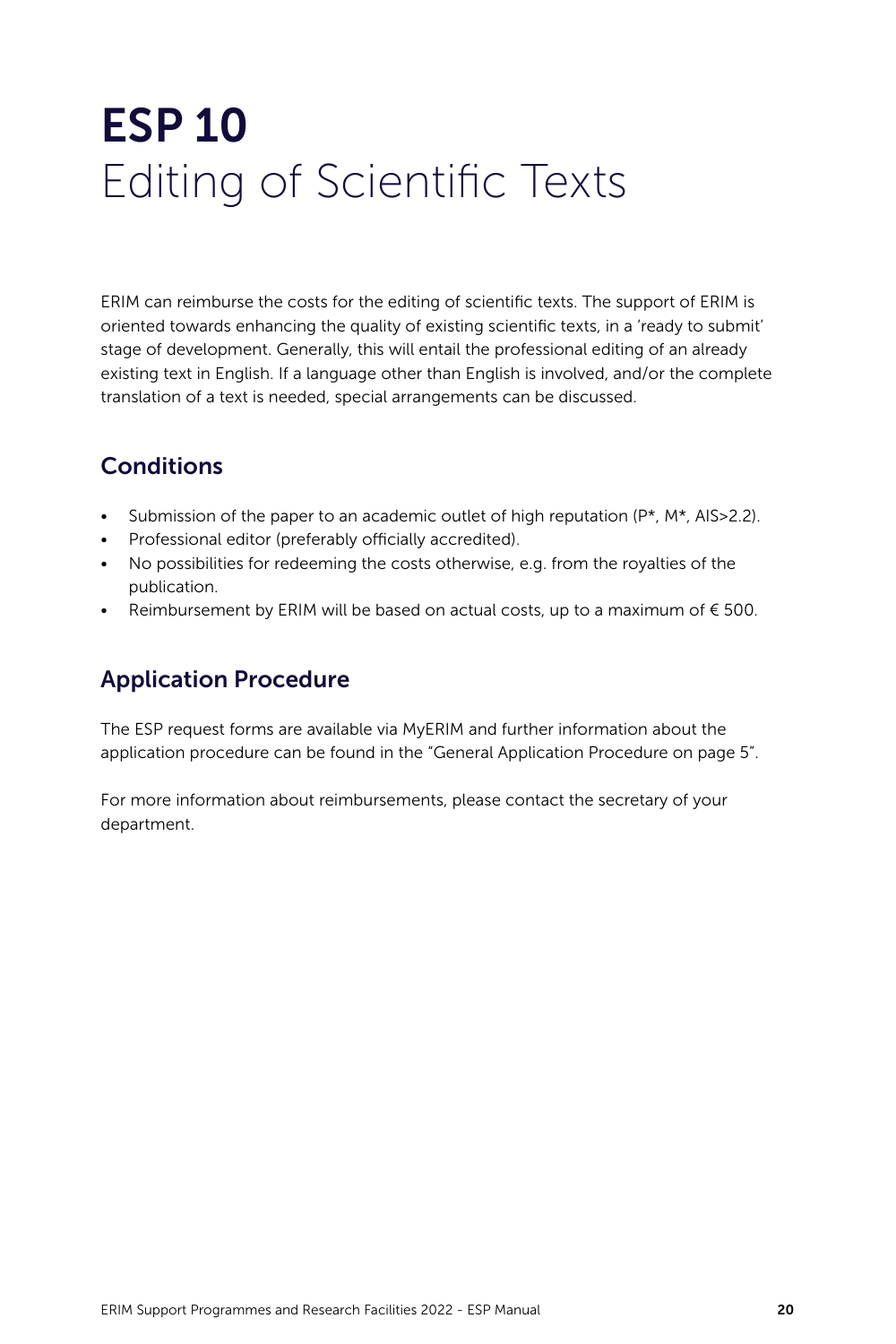## <span id="page-20-0"></span>ESP 11 Submission Fees for Journals

ERIM may provide financial support to applicants in case a journal has a 'submission fee' policy for reviewing submitted articles, or a 'publication fee' policy for publishing articles.

#### Open access

Please note that Open Access submission fees are not eligible for funding by ERIM. Instead, ERIM affiliates are encouraged to exercise their self-archiving rights under the Taverne Amendment. You can find more about the Taverne Amendment [here](https://www.eur.nl/en/research/research-services/publishing/open-access/taverne-amendment)).

### **Conditions**

- The targeted journal is on the **[ERIM Journal List](https://www.erim.eur.nl/about-erim/erim-journals-list-ejl/)** and belongs to the P,  $P^*$ , or M\* categories, or is an academic outlet of high reputation (AIS>1.0).
- Requests should include the relevant correspondence with the Journal Editor.
- There is no possibility to redeem the costs otherwise.
- Increased submission fees for "fast-track" procedures are not eligible for reimbursement.

### Application Procedure

The ESP request forms are available via MyERIM and further information about the application procedure can be found in the "General Application Procedure on page 5".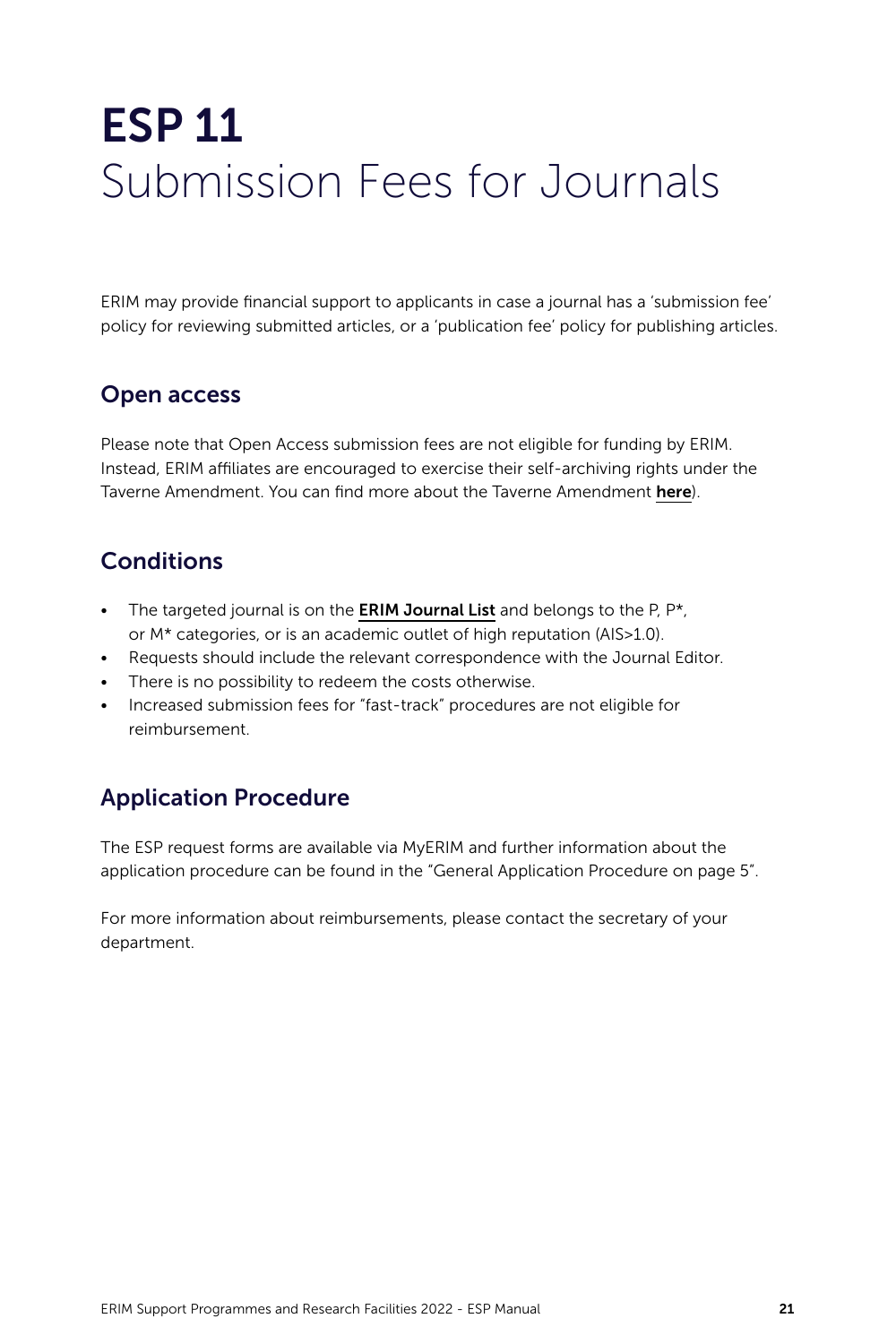## <span id="page-21-0"></span>ESP 12 Editorial Leadership

ERIM can provide financial support for eligible applicants who take on a substantial editorial role (e.g., Editor in Chief or Associate Editor) for a journal classified as  $P^*$  in the ERIM Journal List or a journal with AIS>2.2. ERIM provides two types of support to ERIM members or ERIM beneficiaries serving in editorial roles: an annual stipend of up to € 15,000 to (partially) offset the time commitments involved in the role, and out-of-pocket expenses to support ambassadorial work on behalf of the journal (such as attending workshops and editorial board meetings).

The following time-offset costs are eligible:

• An annual stipend of up to € 15,000 to (partially) offset the time commitments involved in the role.

The following out-of-pocket costs are eligible:

- Travel and accommodation costs related to attending editorial meetings.
- Organizational costs for editorial meetings in Rotterdam, including travel and accommodation for participants (co-editors).
- The organization of a seminar / workshop to give insight in the publication process, peer review process, or other activities related to professional development for (early career) researchers.
- The request typically covers activities for the period of one year.

#### **Conditions**

- Appointment in a substantial editorial role for a  $P^*$  journal on the ERIM Journal List or for a journal with AIS>2.2; a copy of the appointment letter or email should be added to the request.
- Out-of-pocket costs requested are not covered otherwise (e.g., by a stipend or reimbursement by the publisher).
- Editorial meetings to be organized take place in Rotterdam, or at relevant annual conferences.
- Editorial roles will be registered by the ERIM office.

### Application Procedure

The ESP request forms are available via MyERIM and further information about the application procedure can be found in the "General Application Procedure on page 5".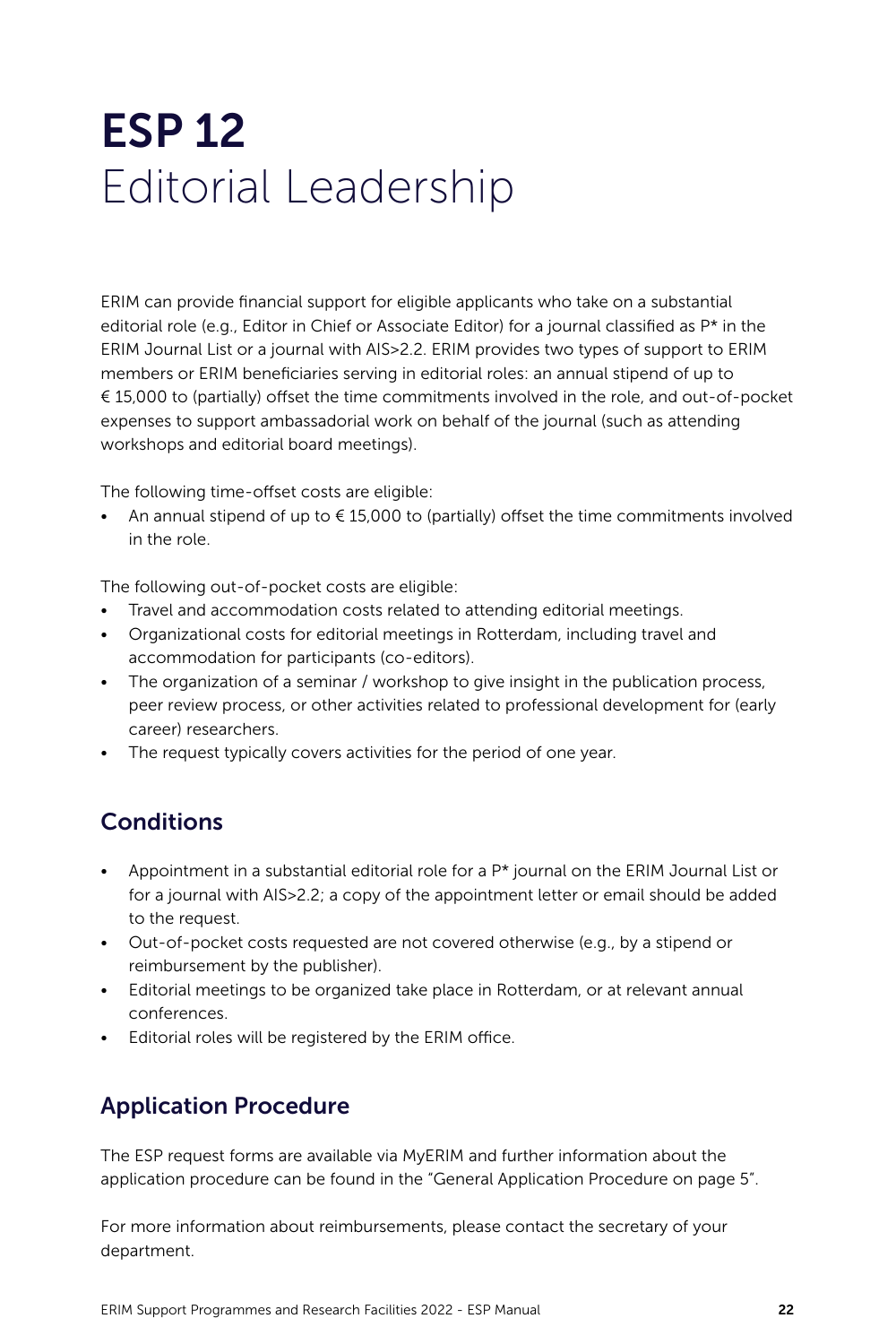## <span id="page-22-0"></span>ESP 13A Full-time PhD Candidates

#### Courses

ERIM offers support for academic courses provided by external academic networks (for example EIASM) or universities. ERIM only supports courses as agreed upon in the Training and Supervision Plan (TSP).

For ERIM full-time PhD students, please note that all the courses taken outside ERIM, within or outside the Netherlands, need to be approved in advance by the ERIM Doctoral Office and should be included in your TSP. The number of external courses may vary, depending on the course fees and other course-related costs (that is, travel costs and accommodation costs). ERIM will refund courses with a maximum of € 5,000,- per candidate for the full PhD trajectory.

The ABRI courses offered at the VU University Amsterdam are free of charge for ERIM full-time PhD candidates and therefore do not count towards the maximum of € 5,000. Similarly, the Tinbergen Institute courses that are labelled core courses by the PhD student's research programme in agreement with ERIM do not count as external courses for the general funding rule stated above. A PhD student in any of the research programmes who makes use of Tinbergen Institute courses as core courses can take up to 3 core courses under this exception to the general rule. Additional or other courses from the Tinbergen Institute fall under the general rule of a maximum of € 5,000 per candidate.

For TI and BDS PhD students, ERIM will reimburse up to a maximum of  $\epsilon$  5,000 per candidate for courses that replace some of the courses in the TI or BDS curriculum of 40 ECTS. Note that only courses included in the PhD student's TSP qualify for reimbursement. TI and BDS PhD students should turn to the ESE's Director of Doctoral Education to get the coursework in their TSP approved. After obtaining this approval, TI and BDS PhD students can file a request for funding for the courses outside the TI or BDS curriculum. This request must be accompanied by the approval of ESE's Director of Doctoral Education. For courses, ERIM reimburses course fees, travel costs, and accommodation costs.

#### Research materials

#### Data collection (In the field or in the lab)

ERIM supports research data collection. The support is based on the 50% actual cost matching principle with either the department where the PhD candidate is appointed and/or external sponsorship, with a maximum of  $\epsilon$  2,500.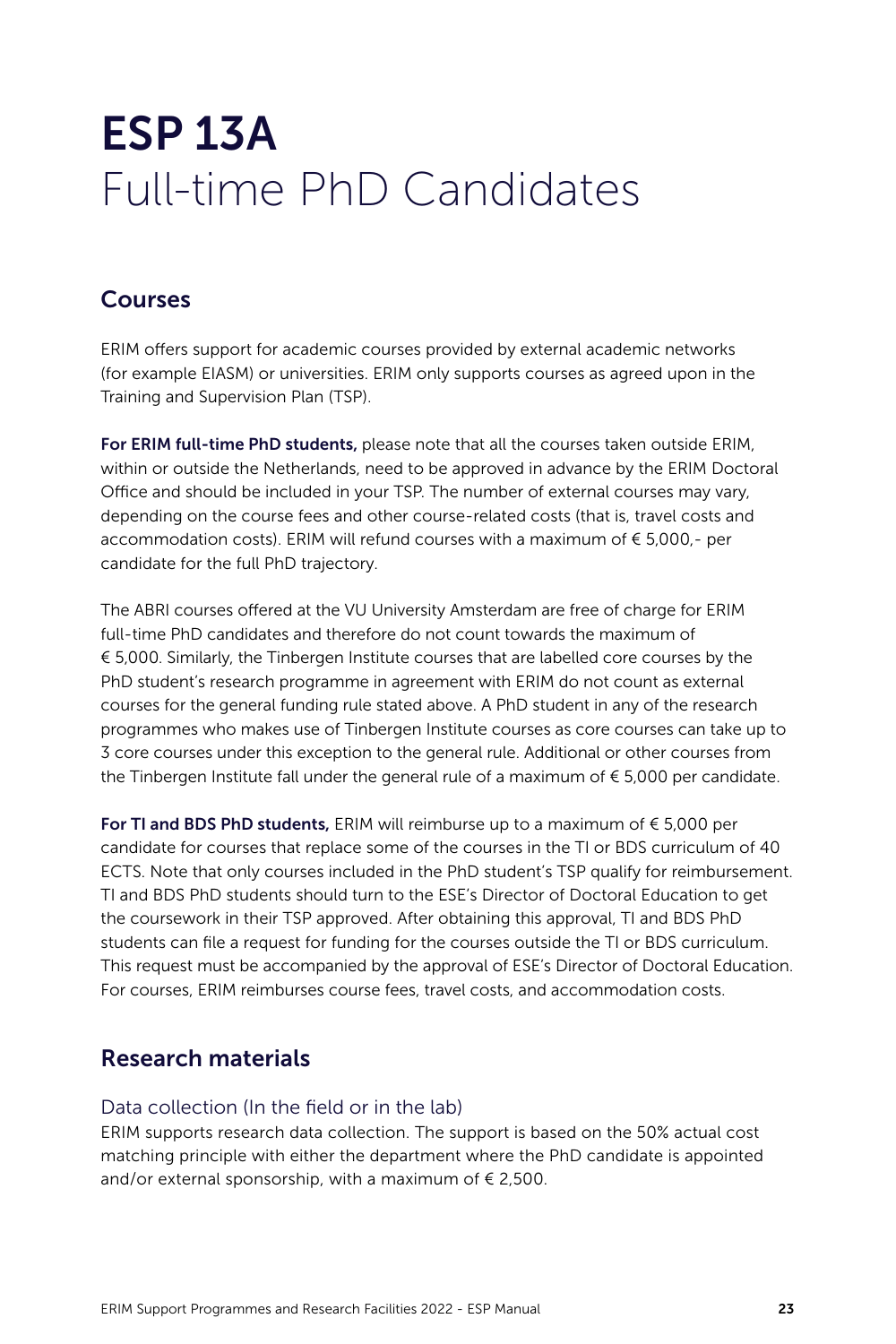### **Conditions**

- Adequate and promising research proposal.
- No ready alternatives.
- Most cost-effective proposition chosen.
- Up-front ethical review / IRB approval, including data management plan and privacy assessment.
- Making data available for use by other researchers via the EUR Data Repository (EDR).
- Obtained data must be registered and deposited with ERIM Data Steward ([data@rsm.nl](mailto:data%40rsm.nl?subject=)).

Researchers are expected to comply with ERIM's "Principles of Responsible Research Data Management" (update 2018, available at MyERIM). When considering funding requests under this support programme, one criterion will be the extent to which data will be made available to multiple ERIM researchers.

Please note: Approval from the Internal Review Board (IRB) is needed before applying for funding, either from the IRB for experimental or for non-experimental research. See <https://www.erim.eur.nl/research-integrity/irb/> for procedures and the application form.

#### Scientific and educational literature

Per PhD candidate, a total amount of  $\epsilon$  500 is available for purchasing literature prescribed for courses and literature for research purposes. Note that books should be bought from the EUR supplier INDEX Books through the secretary of the PhD candidate's department. ERIM cannot reimburse books bought elsewhere.

#### **Conferences**

#### Conference participation – with paper presentation

ERIM supports conference participation of PhD candidates in the first five years under the condition that they are presenting a paper. Proof of the paper's acceptance should be submitted along with the application. The support is based on the 50% actual cost matching principle with either the department where the PhD candidate is appointed and/or external sponsoring, to a maximum of € 1,000 of ERIM support per visit. The support of ERIM includes conference fees, travel costs, and meals which are not included at the conference.

#### Conference visit – without paper presentation

ERIM supports one conference visit without presenting a paper per PhD candidate throughout their 5 years. Visiting this conference must have a clear added value for the PhD candidate, such as developing contacts with researchers abroad in the area of the PhD or being informed about the latest developments in their research domain. The support is based on the 50% actual cost matching principle with either the department where the PhD candidate is appointed and/or external sponsoring, with a maximum of  $\epsilon$  1,000.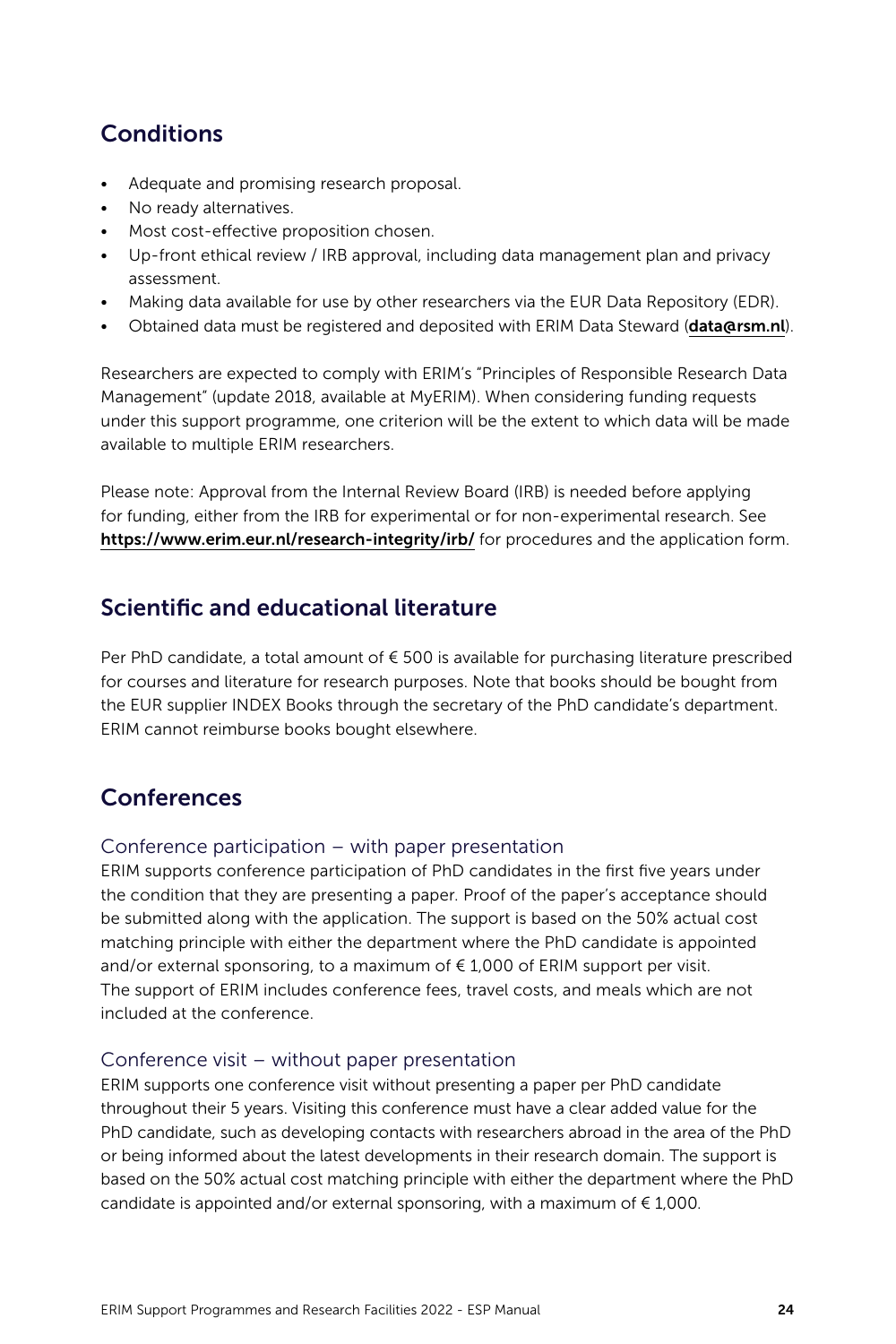#### International research activities

#### Working visit to or of international supervisor

After the positive assessment of the research proposal (first year), ERIM supports PhD candidates who visit their international supervisor (if applicable). In their final year PhD candidates may ask ERIM for support in financing part of the inward travel expenses of their supervisor in their capacity of supervising the candidate or attending the thesis defence. The support is based on the 50% actual cost matching principle with either the department where the PhD candidate is appointed and/or external sponsoring, to a maximum of  $\epsilon$  1,000.

#### International research visit

ERIM supports PhD candidates' international research visits to other academic institutions. Candidates in their third and fourth year are encouraged to visit and participate in the research activities of another international research group in their area of specialisation. ERIM's goal is to enable PhD candidates to develop their international academic network. The support is for a research visit with a maximum duration of four months.

There need to be at least 3 parties who bear the costs together. Remaining costs, which are not covered by the third party (usually the Trustfund) will be supported by ERIM and the department under the 50% actual cost matching principle, with a maximum contribution of € 2,000 from ERIM towards the total research visit budget.

A request for an international research visit contains the following elements:

- A support letter of your promotor / supervisor.
- Overview of the aim of the study and planned activities.
- Description of the expected impact of the study on the quality of the results of the PhD research project.
- Budget estimation such as: housing, flight and other connecting transportation, visa, insurances.

No daily allowance will be reimbursed by ERIM. In the same spirit, expenses such as food and beverage will not be reimbursed.

### External funding

External funding for international research visits can often be obtained from the Erasmus Trustfonds. The goal of the Erasmus Trustfonds is to promote scientific education and research at the Erasmus University. PhD candidates are eligible for funding from the Trustfonds for various education and research activities. ERIM strongly encourages applications to the Trustfonds. Please consult the website of the Trustfonds for application quidelines and deadlines ([www.trustfonds.nl](http://www.trustfonds.nl)). Furthermore, the Fulbright Commission has possibilities for funding working visits in the USA. Please find more information on [https://www.fulbright.nl/](https://fulbright.nl/).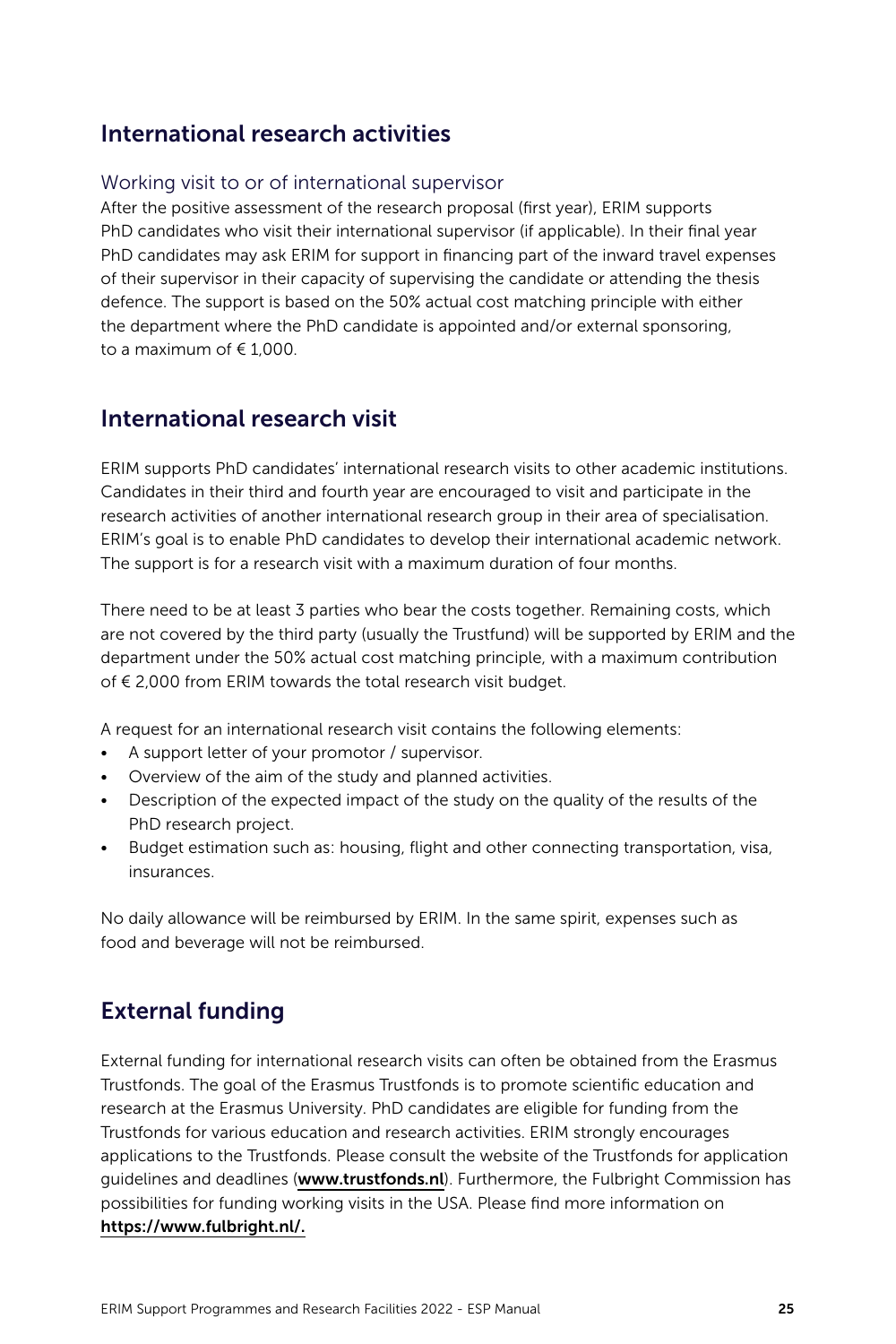#### International job market visit

ERIM supports a maximum of one job market visit abroad for PhD candidates in their final year. Interview invitation(s) for the job market visit should be submitted to the ERIM Office with the request for support. The support is based on the 50% actual cost matching principle with either the department where the PhD candidate is appointed and/or external sponsoring, to a maximum of  $\epsilon$  1,000.

### Application Procedure

The ESP request forms are available via MyERIM and further information about the application procedure can be found in the "General Application Procedure on page 5".

For more information about reimbursements, please contact the secretary of your department.

- Requests for support have to be submitted at least one month in advance of the planned activity. The request must contain a budget estimation and proof of acquired internal / external matching support.
- After obtaining an approval from the ERIM Office, please submit your expense claims online through the Erasmus Employee Self Service Portal. You can reach the portal via Please note that your claim through the portal has to be accompanied with a pdf of ERIM's approval. This is a strict requirement, since your expense claim cannot be processed without proof of approval!
- The reimbursement takes place after the actual expenses have been made. Through the portal, you need to provide evidence of the expenses you have actually made in the form of a pdf of your tickets, receipts, bills, and/or bank statements.

The Director of Doctoral Education makes final decisions. For regular cases we strive for a turnaround time of two weeks.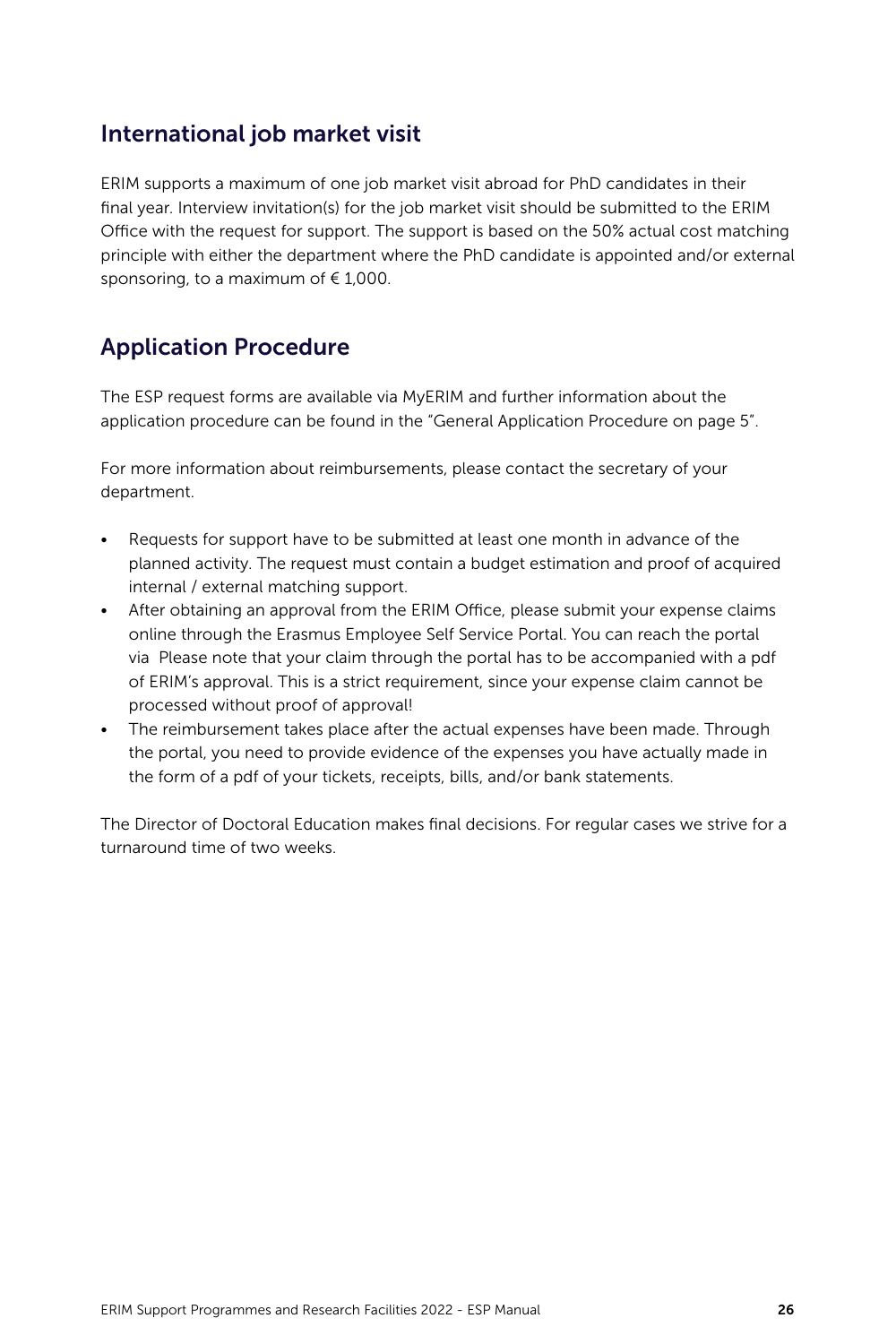# <span id="page-26-0"></span>ESP 13B Part-time PhD Candidates

Full-fee paying part-time PhD candidates and part-time PhD candidates on a scholarship are eligible for requesting ESP support. Part-time PhD candidates with a Waiver are not eligible for requesting ESP support.

The maximum amount to be covered by the part-time PhD programme per candidate (conferences and courses together) is €3,000 per candidate during the whole trajectory.

#### Conference participation

ERIM supports conference participation of PhD candidates from the part-time programme under the condition that they are presenting a paper and that the conference is of high quality and international standing.

In order to be eligible for reimbursement of expenses related to a conference visit, permission to attend the conference must be obtained from the Academic Director of the Part-time PhD programme, prior to registration.

ERIM covers the conference registration fees. Membership fees for the professional association organizing the conference will only be covered if the membership is a requirement to register for the conference. In this case, the membership fee will be covered for one year only. In addition, ERIM can provide a contribution to travel expenses (flight and/or hotel) up to a maximum  $€ 1,000$ .

Proof of the paper's acceptance should be submitted along with the application.

#### Courses

ERIM supports the costs for (short) academic courses provided by external academic networks (for example EIASM) or universities.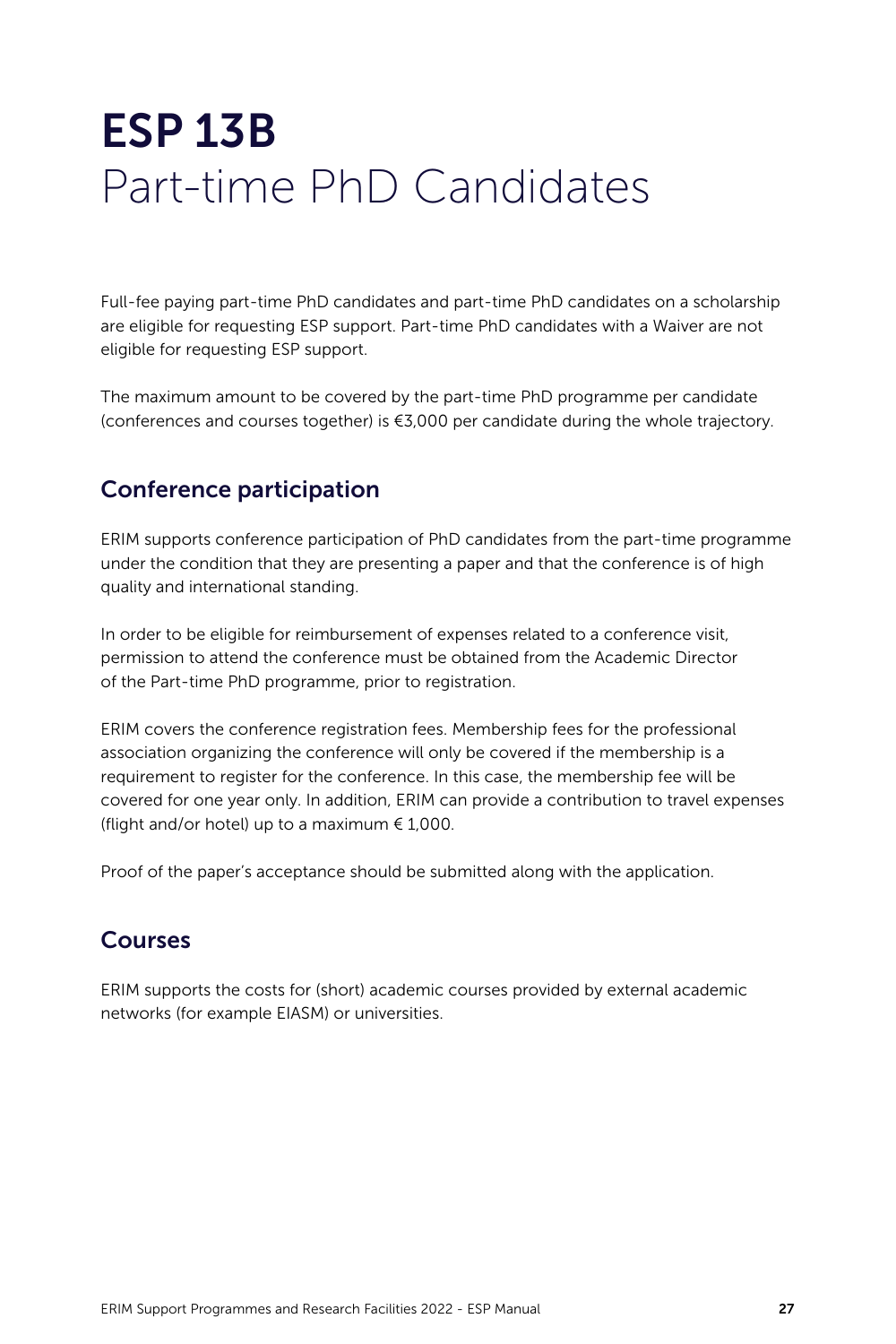### **Conditions**

- The course must be of high quality and standing.
- The course contents must be relevant for the development of the PhD thesis (e.g. analytical methods, skills, etc).
- The supervisor should confirm the suitability and relevance of the course/conference in writing, in order to be eligible for funding.

Please note that all courses taken outside ERIM, within or outside the Netherlands, need to be approved in advance by the Academic Director of the PT PhD Programme. The number of external courses may vary, depending on the course fees and other course-related costs (flights, accommodation etc.). ERIM will refund courses with a maximum of € 2,000, per candidate for the full PhD trajectory.

### Application Procedure

The ESP request forms are available via MyERIM and further information about the application procedure can be found in the "General Application Procedure on page 5".

For more information about reimbursements, please contact the part-time PhD office.

- Requests for support have to be submitted at least one month in advance of the planned activity. The request must contain a budget estimation and evidence of acquired internal / external matching support, accompanied by any other required documentation.
- After obtaining an approval from the ERIM Office, you will receive an expense claim form for non-EUR employees from the Part-Time PhD Office. Please fill out, sign, and return this form to the Part-Time PhD Office, together with copies of all receipts or other proof of payments. Please also submit a PDF of ERIM's approval decision. This is a strict requirement, since your expense claim cannot be processed without proof of approval!
- Financial support for courses and conferences is based on actual costs rather than on the original budget estimation.

The Acdemic Director of the PT PhD Programme makes final decisions. For regular cases we strive for a turnaround time of two weeks.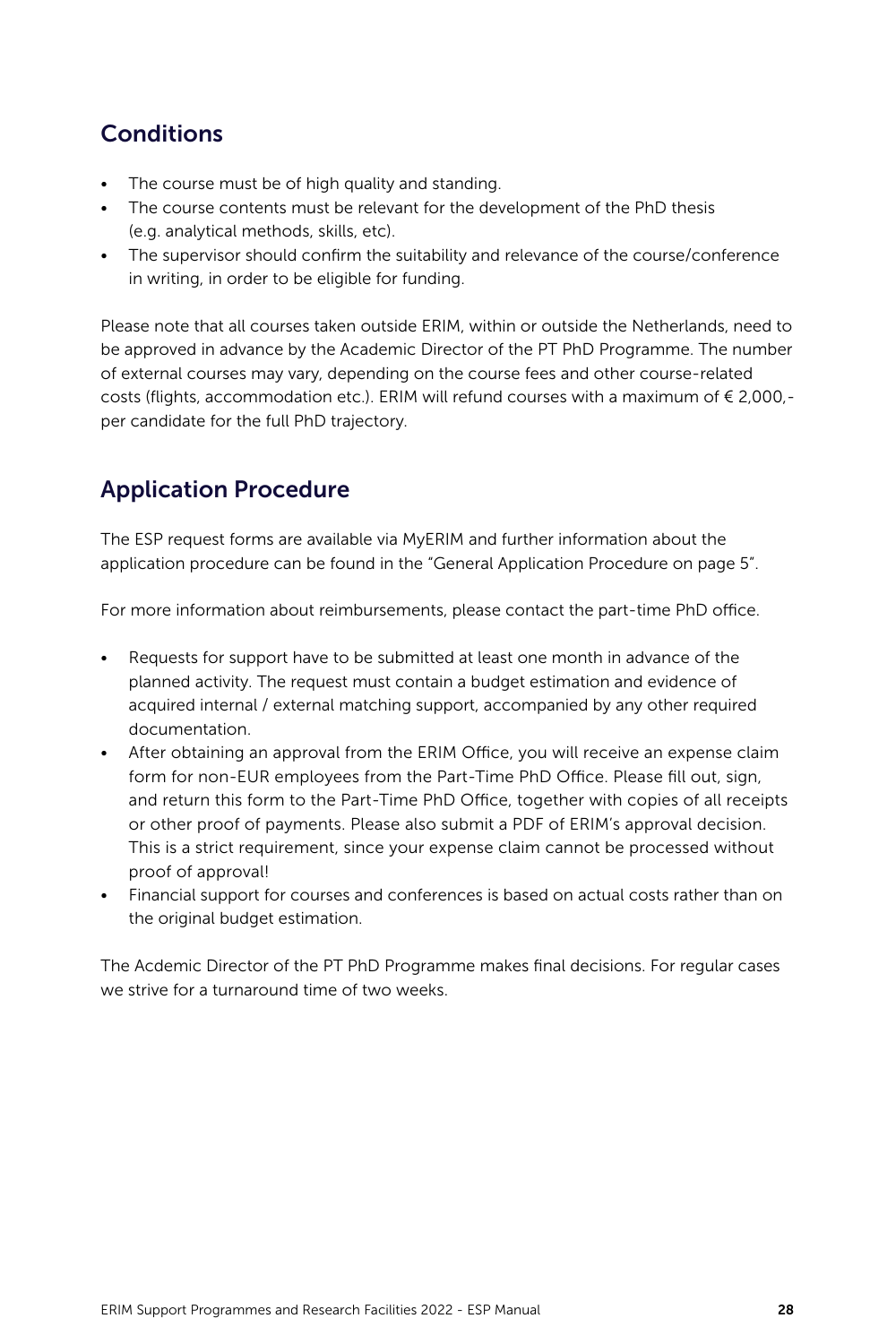### <span id="page-28-0"></span>ESP 14A Full-time PhD Series

ERIM supports PhD candidates to publish their dissertation in the ERIM, TI, or BDS PhD Series. ERIM covers all costs, based on comprehensive standing arrangements with the designer of the cover and invitation, an English language editor for the translation of the English summary to a Dutch one, and a printer for the actual printing of the book.

The publication of a dissertation in the ERIM full-time PhD Series is open to those who have participated in the full-time ERIM or Tinbergen PhD programmes, and in the BDS Programme.

#### **Instructions**

You will have to start with the preparations at least 8 months before your defence. Please contact the Series coordinator to discuss the necessary steps.

Copyrights remain with the author(s). ERIM is permitted to archive the dissertation in the Digital Academic Repository and to distribute it through the ERIM website and international academic repositories such as RePEc and SSRN.

#### Planning is crucial

The preparations for the doctoral ceremony normally start at least eight months before the actual date of the doctoral ceremony. ERIM will start the actual printing of dissertations only after the PhD candidate has officially received the approval of the EUR Beadle (Pedel) in Hora Finita. Please contact the Series coordinator at the ERIM office for this planning.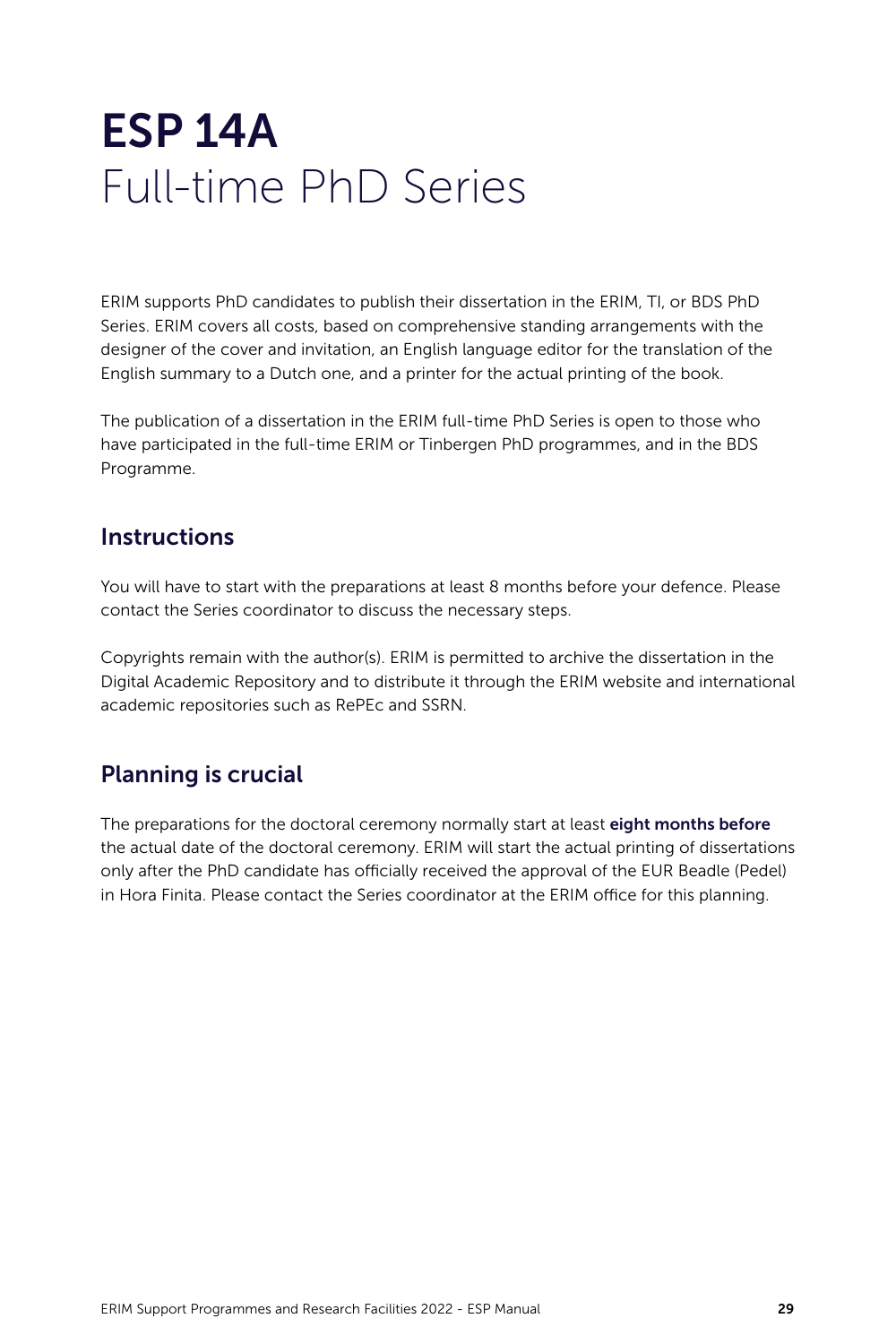#### Production

The ERIM Office will take care of:

- Embedding the dissertation in the ERIM, TI, or BDS PhD Series (Translation of the summary, ERIM series number, colophon page with ISBN number, annex with the PhD series overview, cover design, and invitation for the ceremony).
- Production of 40 printed copies (invitation and flyer with the propositions included). Extra printed copies are to be financed by the candidate / department. Of the 40 printed copies financed by ERIM, ERIM will receive one, EUR Beadle (Pedel) will need seven for distribution, each member of the supervisory team and assessment committee will receive one, and ten will be made available to guests attending the defence ceremony.
- Media coverage (through the Internal and External Relations Department of the Erasmus School of Economics or Rotterdam School of Management, Erasmus University) and mailings.
- A photographer to cover the event.

#### Application Procedure

The ESP request forms are available via MyERIM and further information about the application procedure can be found in the "General Application Procedure on page 5".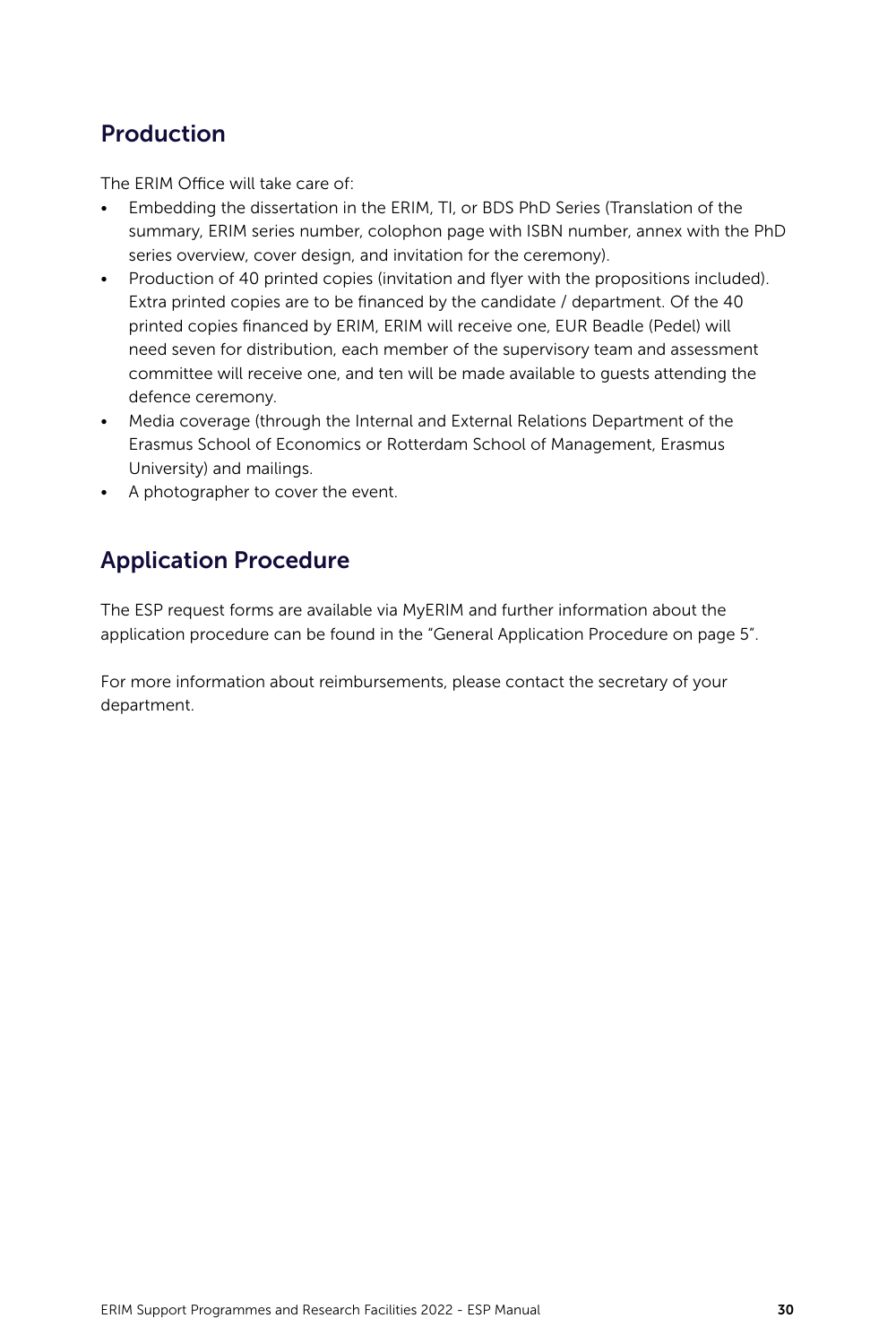### <span id="page-30-0"></span>ESP 14B Part-time PhD Series

ERIM PT PhD candidates will publish the university edition of their dissertation in the ERIM PT PhD Series. All dissertations in this series will have the ERIM PT PhD Series cover, which leaves room for an individual touch, dependent on subject and the preferences of the PhD candidate. ERIM covers all costs, based on comprehensive standing arrangements with a designer of the cover, an English language editor for the final language check, and a printer for the actual printing of the book.

#### **Instructions**

The preparations for the doctoral ceremony normally start at least eight months before the actual date of the doctoral ceremony. ERIM will start the actual printing of dissertations only after the PhD candidate has officially received the approval of the EUR Beadle (Pedel) in Hora Finita. Please contact PT PhD Coordinator to discuss the necessary steps.

Copyrights remain with the author(s). ERIM is permitted to archive the dissertation in the Digital Academic Repository and to disclose it through the ERIM website and international academic repositories like RePEc and SSRN.

#### Production

The ERIM Office will take care of:

- Embedding the dissertation in the ERIM PT PhD Series (English language check, ERIM series number, colophon page with ISBN number, annex with the PT PhD Series overview, cover design, and invitation for the ceremony).
- Production of printed version (invitation and flyer with the propositions included): 40 books for ERIM PT PhD candidates.
- Production of electronic version with keywords, abstract, and permanent URL to the full text.
- Archiving in the Erasmus academic repository (RePub) and electronic disclosure through the ERIM portal.
- Media coverage (through the Internal and External Relations Department of the Erasmus School of Economics or Rotterdam School of Management, Erasmus University) and special mailings (only on request).
- A photographer to cover the event.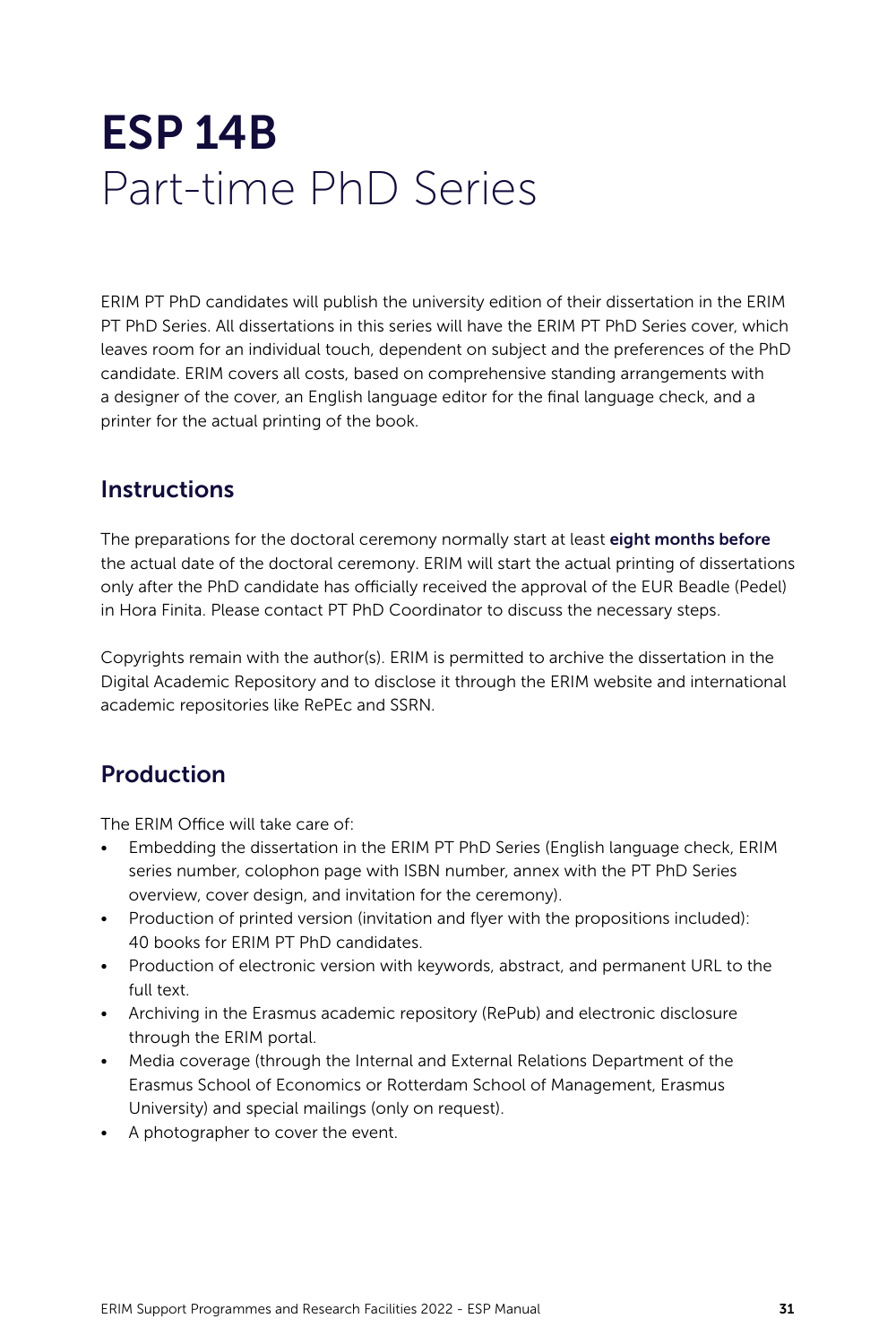### Application Procedure

The ESP request forms are available via MyERIM and further information about the application procedure can be found in the "General Application Procedure on page 5".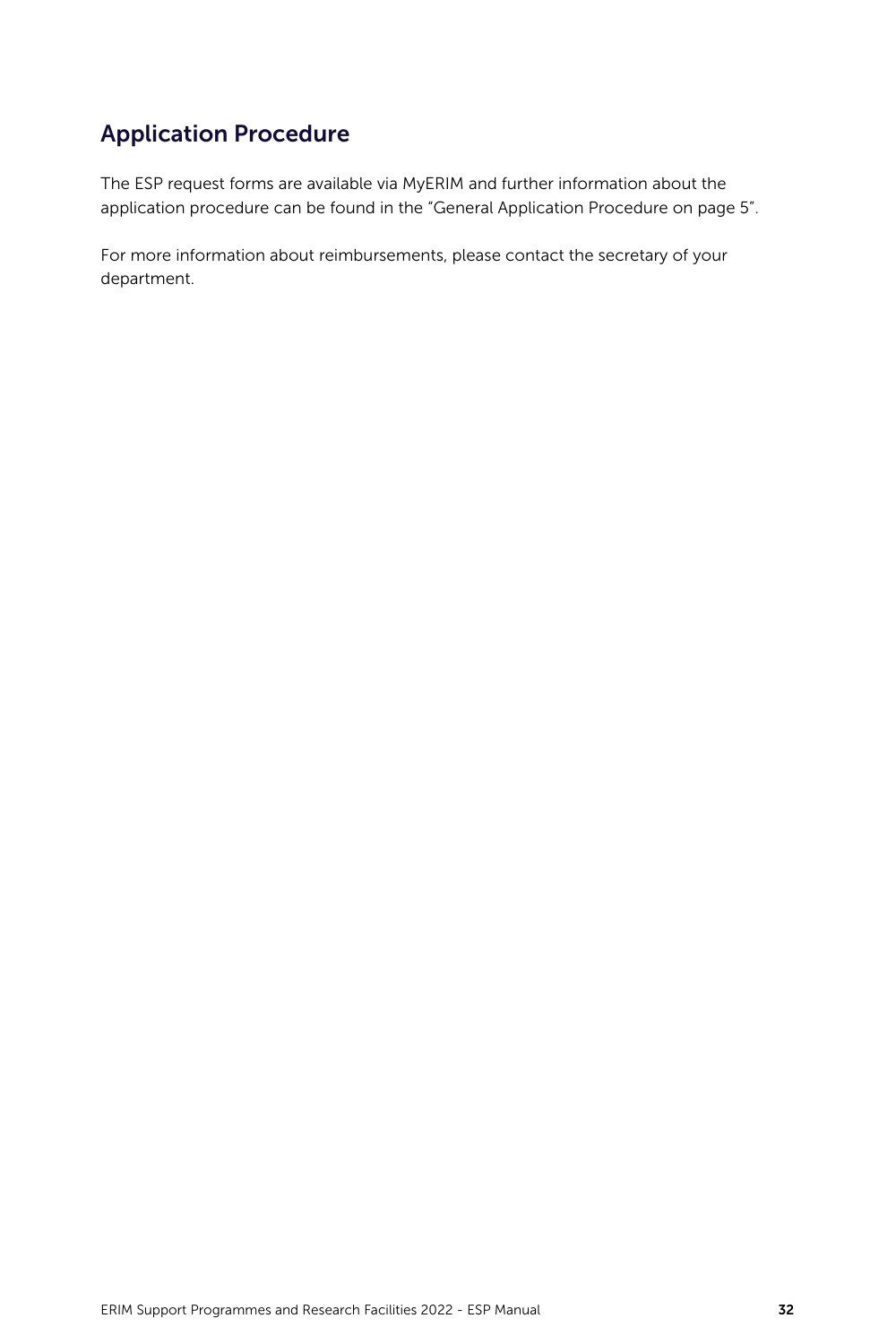# <span id="page-32-0"></span>ESP 15A ERIM Inaugural Address Series

The ERIM Inaugural Address Series is created for those associated faculty members (ESE/ RSM) who are appointed as professor at Erasmus University Rotterdam. Newly appointed professors are invited to publish their inaugural address in the ERIM Series.

#### Requirements

Copyrights remain with the author. ERIM is permitted to archive the address in the digital academic repository and to disclose it through the ERIM website and international academic repositories like RePEc and SSRN.

| Timing     | Contact the ERIM office as soon as a date for the address has been<br>set with the beadle's office or at least two months before the actual<br>ceremony. |
|------------|----------------------------------------------------------------------------------------------------------------------------------------------------------|
| Language   | English language (UK spelling) is preferred (for international disclosure).                                                                              |
| Pages      | Maximum number of pages is 50.                                                                                                                           |
| Cover text | Short research profile of the author is printed on back cover<br>(~ 100 words).                                                                          |
| Book size  | 16,5 * 24,0 cm (same as PhD series), with full colour series cover.                                                                                      |
| Abstracts  | In English and Dutch language (~ 100 words each).                                                                                                        |
| Keywords   | The author adds up to 10 targeted keywords.                                                                                                              |

### Application Procedure

The ESP request forms are available via MyERIM and further information about the application procedure can be found in the "General Application Procedure on page 5".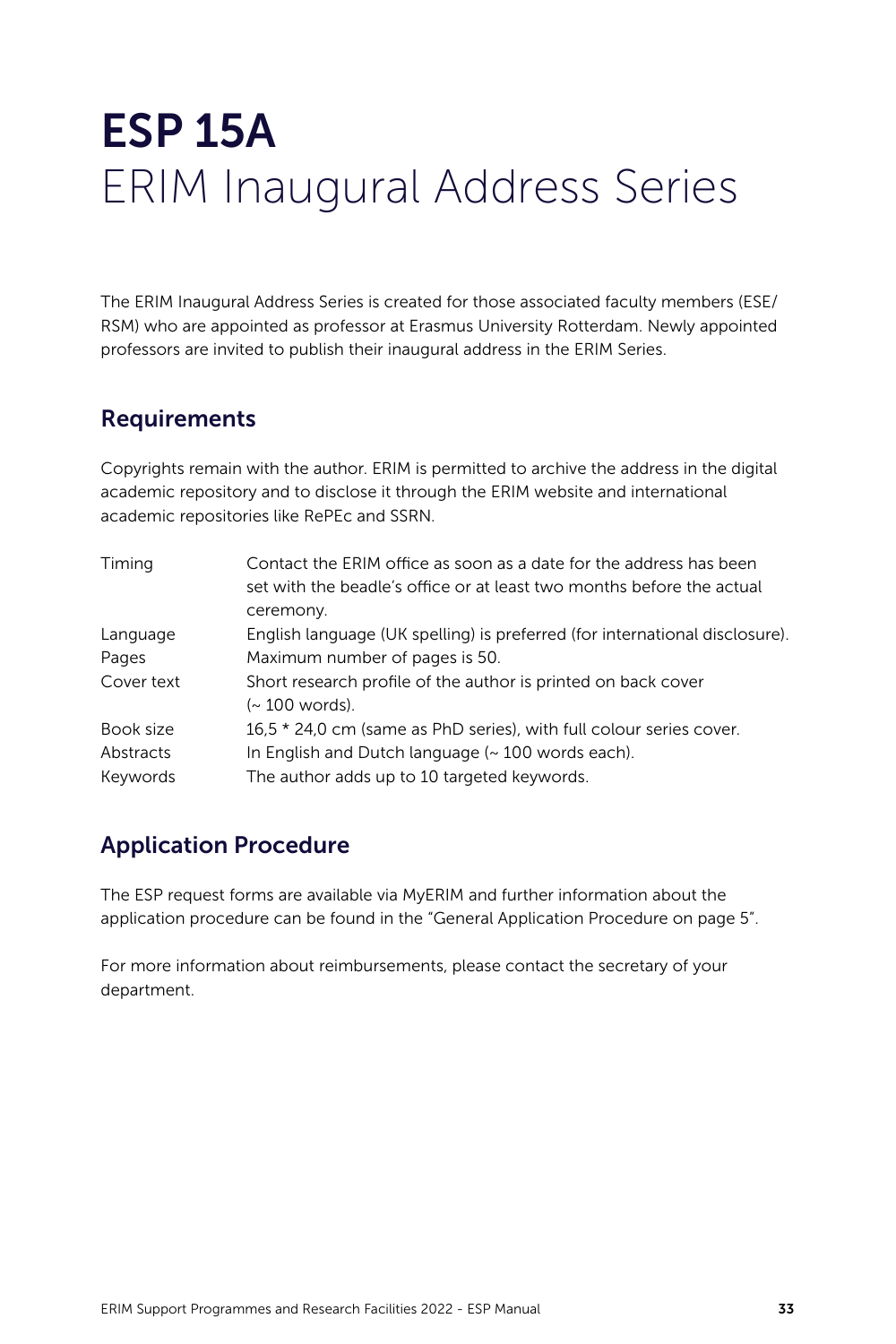#### Production

The ERIM office will take care of:

- Embedding in the ERIM Series (ERIM series number, production of title page, bibliographic details (through the University Library) and production of annex with series overview).
- Production of printed version: 100 printed copies in ERIM cover.
- Production of electronic version with keywords, abstract and URL.
- Electronic archiving and disclosure.
- Media coverage (through the Internal and External Relations Department of the Erasmus School of Economics or Rotterdam School of Management, Erasmus University) and special mailings (only on request).

ERIM receives 1 copy for inclusion in the ERIM library.

#### Output for author

- 100 copies stapled in ERIM series cover. The EUR Beadle's office (Pedel) will need copies for distribution during the inaugural address.
- A full-colour picture file with the cover-page of the inaugural address for presentation purposes during the ceremony (PPT format).

#### Information and submission

ERIM Office Manager, [ESP@erim.eur.nl](mailto:ESP%40erim.eur.nl?subject=), office T6-08.

The ERIM Inaugural Address series can be found [here](https://repub.eur.nl/col/3/).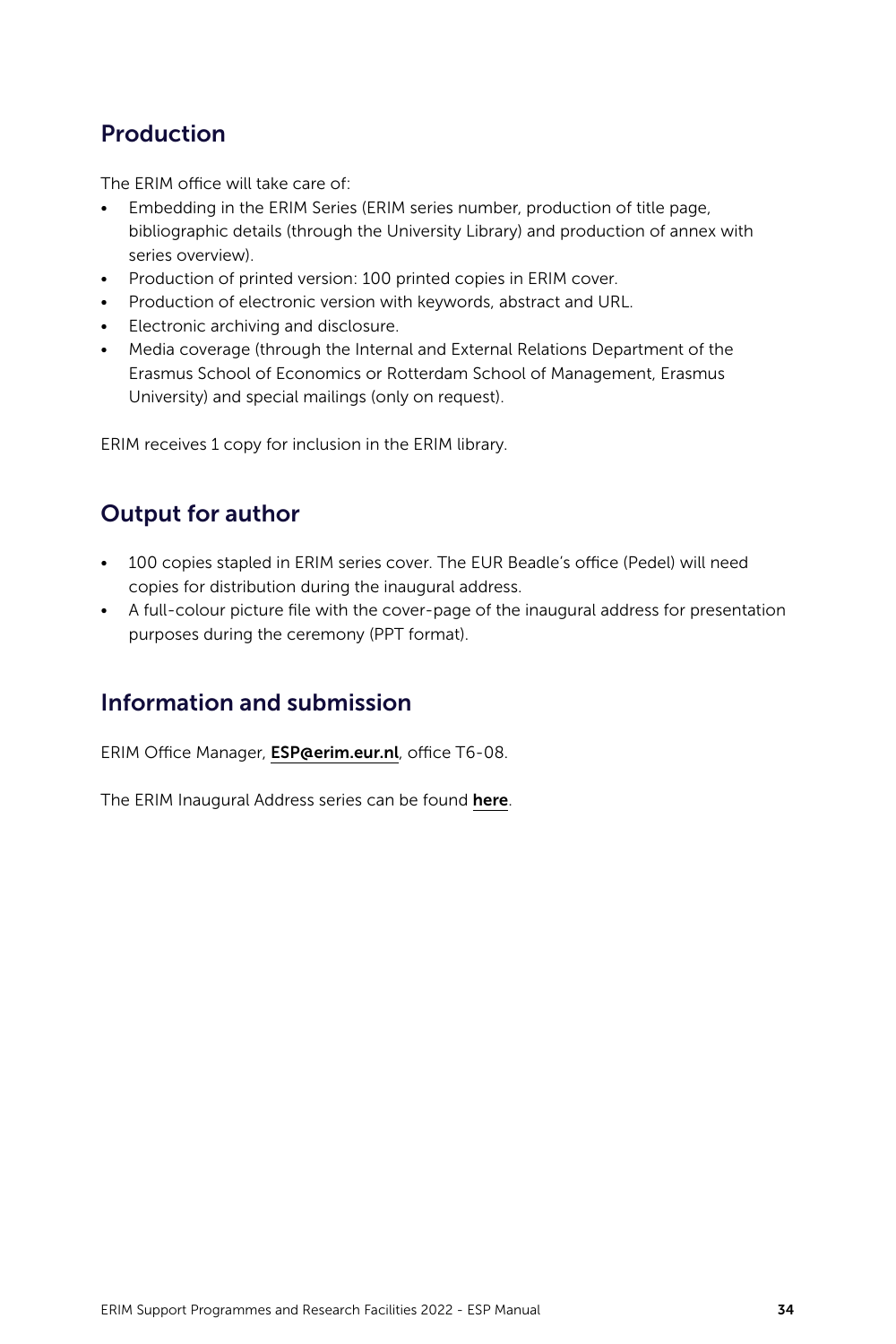# <span id="page-34-0"></span>ESP 15B ERIM Farewell Address

The ERIM Farewell Address Series is created for those associated faculty members (ESE/ RSM) who are concluding their professorship at Erasmus University Rotterdam. Departing/ retiring appointed professors are invited to publish their Farewell Address in the ERIM Series.

#### Requirements

| Timing     | Contact the ERIM office as soon as a date for the address has been<br>set with the beadle's office or at least two months before the actual |
|------------|---------------------------------------------------------------------------------------------------------------------------------------------|
|            | ceremony.                                                                                                                                   |
| Form       | Requests and document files are submitted to the ERIM office                                                                                |
|            | electronically via the application website with permission to publish                                                                       |
|            | the report.                                                                                                                                 |
| Book size  | 16.5 * 24.0 cm (same as PhD series), with full-colour series cover.                                                                         |
| Language   | English language (UK spelling) is preferred (for international disclosure).                                                                 |
| Pages      | Maximum number of pages is 50.                                                                                                              |
| Cover text | Short research profile of the author is printed on back cover                                                                               |
|            | (~ 100 words).                                                                                                                              |
| Abstracts  | In English and Dutch language $($ $\sim$ 100 words each).                                                                                   |
| Keywords   | The author adds up to 10 keywords.                                                                                                          |

Copyrights remain with the author. ERIM is permitted to archive the address in the digital academic repository and to disclose it through the ERIM website and international academic repositories like RePEc and SSRN.

### Production

The ERIM office will take care of:

- Embedding in the ERIM Series (ERIM series number, production of title page, bibliographic details (through the University Library) and production of annex with series overview).
- Production of printed version: 150 printed copies in ERIM cover.
- Production of electronic version with keywords, abstract and URL
- Electronic archiving and disclosure.
- Media coverage (through the Internal and External Relations Department of the Erasmus School of Economics or Rotterdam School of Management, Erasmus University) and special mailings (only on request).

ERIM receives 1 copy for inclusion in the ERIM library.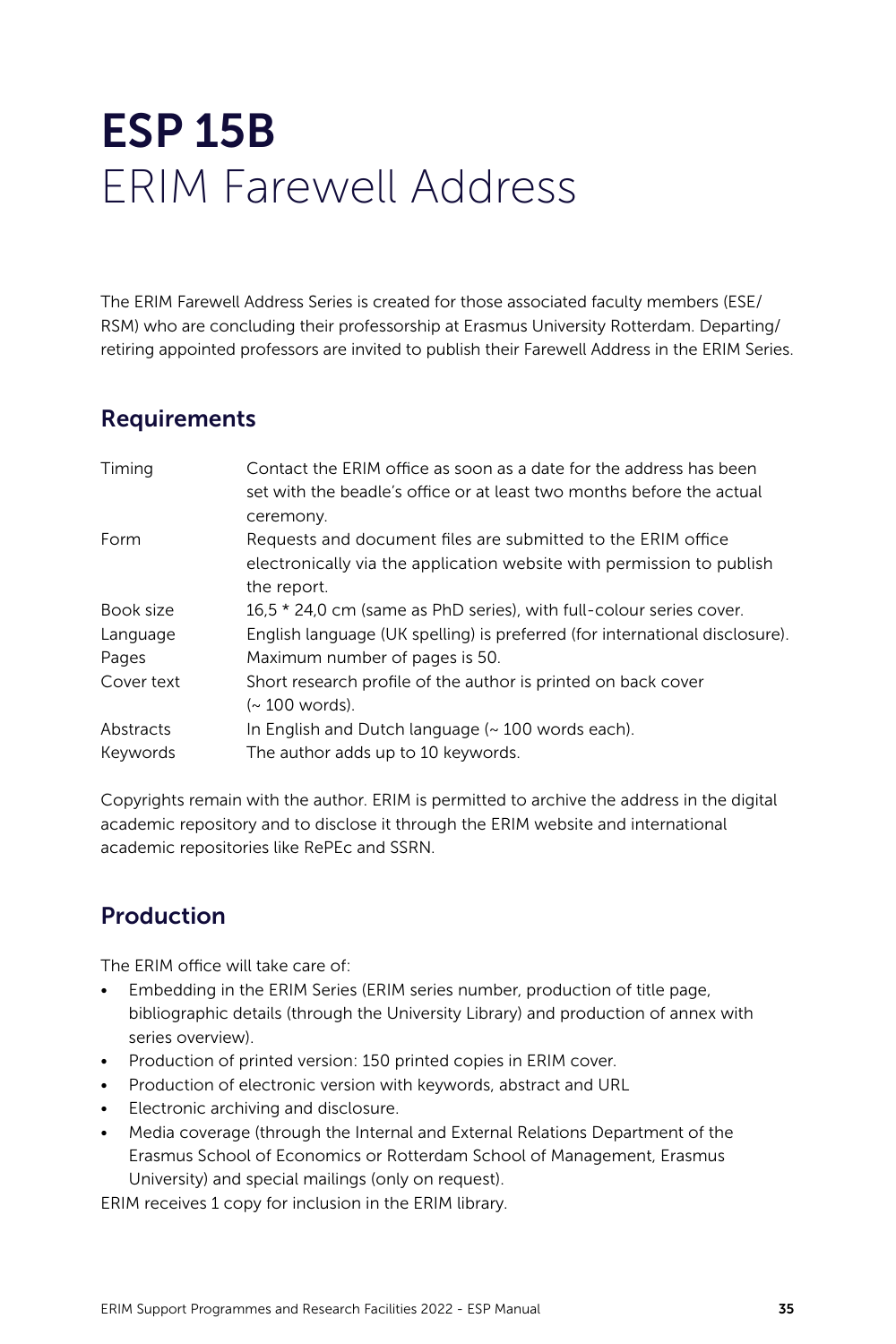### Output for author

- 150 copies stapled in ERIM series cover. The EUR Beadle's office (Pedel) will need copies for distribution during the farewell address.
- A full colour picture file with the cover-page of the inaugural address for presentation purposes during the ceremony (PPT format).

### Application Procedure

The ESP request forms are available via MyERIM and further information about the application procedure can be found in the "General Application Procedure on page 5".

For more information about reimbursements, please contact the secretary of your department.

The ERIM Farewell Address series can be found [here](https://repub.eur.nl/#facet=type:farewellLecture;facet=host_series_label:ERIM%20Inaugural%20Address%20Series%20Research%20in%20Management|ERIM%20Farewell%20Address%20Series%20Research%20in%20Management).